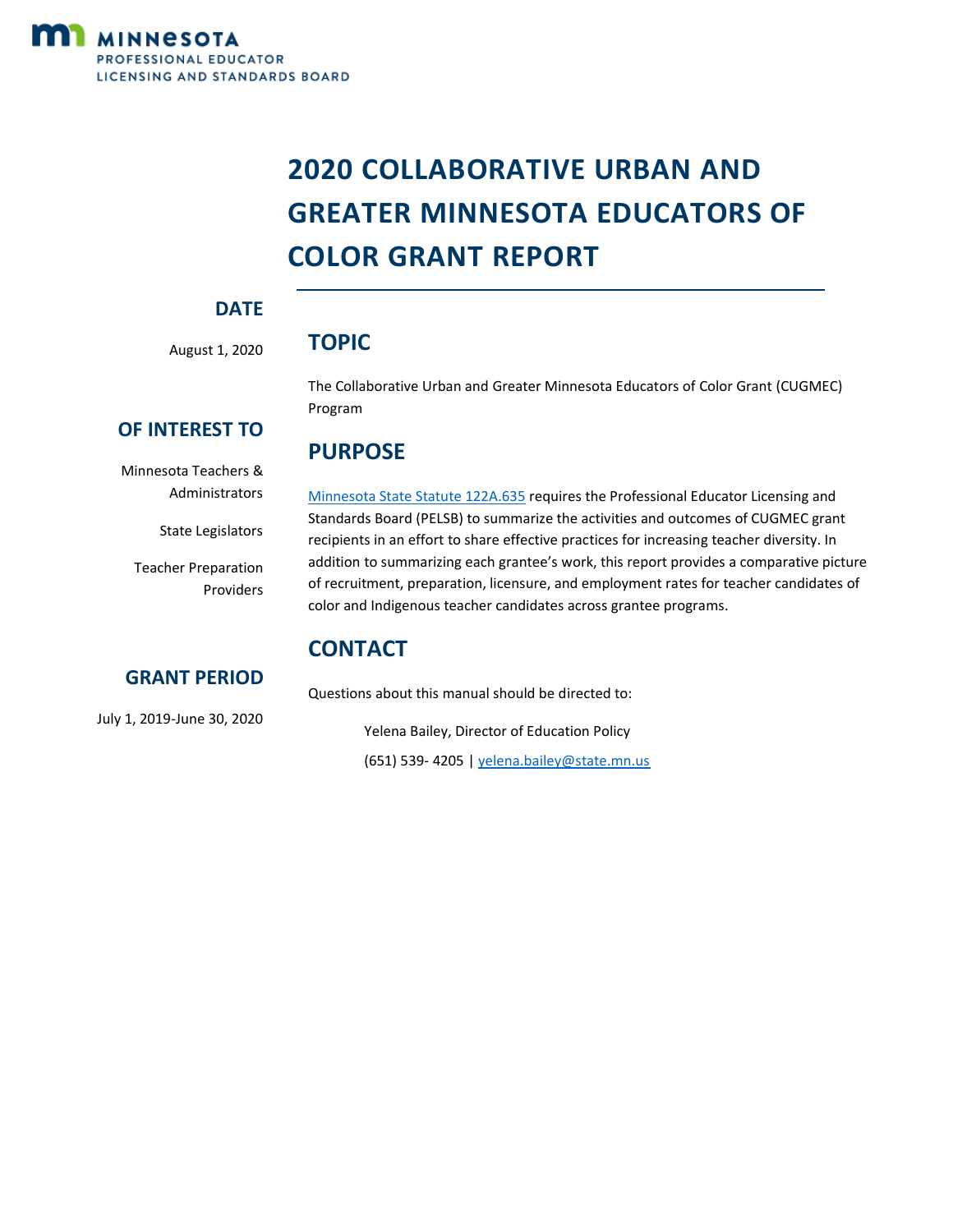

# **CONTENTS**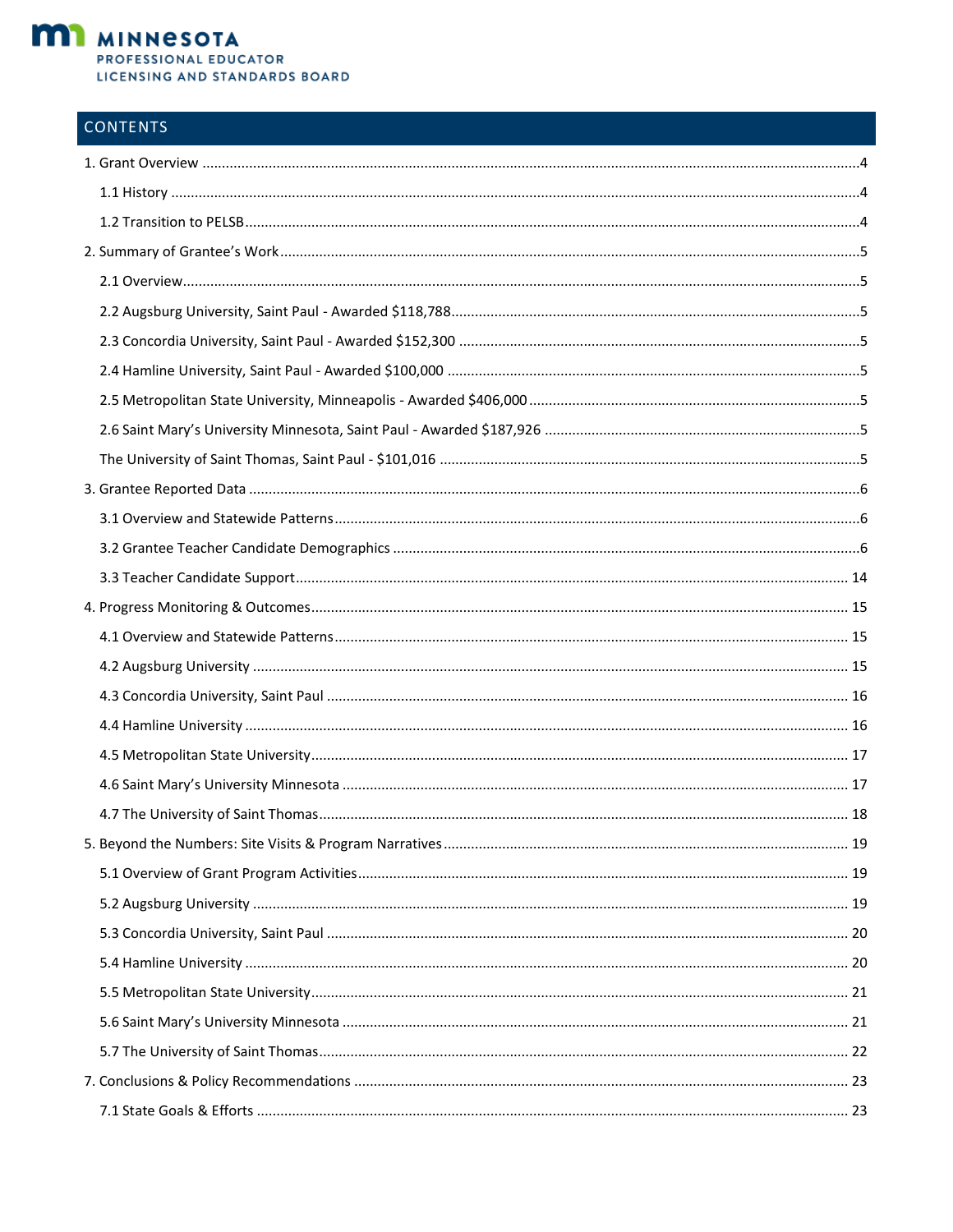

<span id="page-2-0"></span>

|--|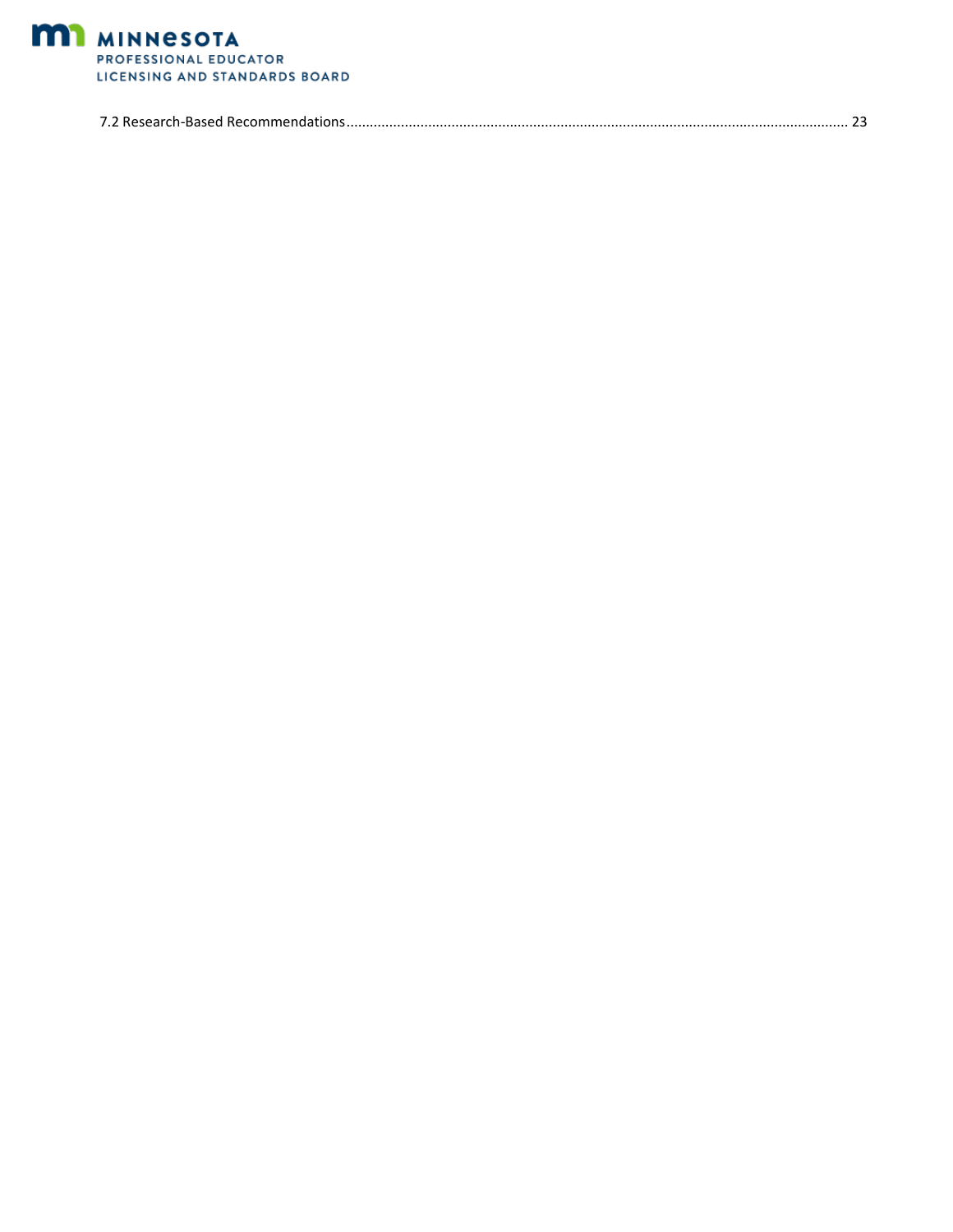

## 1. GRANT OVERVIEW

#### <span id="page-3-0"></span>1.1 HISTORY

The Collaborative Urban Educators Grant was established in 1997 "to increase the number of teacher candidates of color or who are American Indian, and meet the requirements for a Tier 3 license under section."<sup>1</sup> Between 1998 and 2013, Concordia University-St. Paul, the University of St. Thomas, and Hamline University were the only three institutions to receive this funding. From 2014 to 2017, Augsburg also received funding. In 2018 and 2019, \$220,000 was set aside as competitive funding. This meant that (in addition to the four universities who had historically received this grant) new grantees were selected. Finally, in fiscal year 2020 the grant was renamed and made fully competitive.

#### <span id="page-3-1"></span>1.2 TRANSITION TO PELSB

When the CUE Grant became the Collaborative Urban and Greater Minnesota Educators of Color (CUGMEC) Grant and the Professional Educator Licensing and Standards Board (PELSB) was granted the authority to administer the grant. Applicants were evaluated based on the following criteria:

- (1) the number of teacher candidates being supported in the program who are of color or who are American Indian;
- (2) program outcomes, including graduation or program completion rates, licensure rates, and placement rates and, for each outcome measure, the number of those teacher candidates of color or who are American Indian; and
- (3) the percent of racially and ethnically diverse teacher candidates enrolled in the institution compared to:
	- (i) the total percent of students of color and American Indian students enrolled at the institution, regardless of major; and
	- (ii) the percent of underrepresented racially and ethnically diverse teachers in the economic development region of the state where the institution is located and where a shortage of diverse teachers exists, as reported under section 127A.05, subdivision 6, or 122A.091, subdivision 5.

Priority must be given to institutions that previously received grants and have demonstrated continuing success at recruiting, retaining, graduating, and inducting teacher candidates who are of color or who are American Indian. Award amounts for maintenance and expansion of programs must be determined based on the number of candidates supported by an applicant program, sustaining support for those candidates, and funds available.

Pe[r Minn. Stat. § 122A.635,](https://www.revisor.mn.gov/statutes/cite/122A.635) PELSB entered an interagency agreement with the Office of Higher Education (OHE) to help administer the CUGMEC Grant. With their guidance, PELSB put together a team of reviewers by reaching out to various stakeholders. The reviewers were comprised of current and/or former teachers, as well as one to two state employees from other agencies. Reviewers hailed from both the metro area and Greater Minnesota. Many of the reviewers had worked with or for teacher preparation providers in the past. Additionally, the majority of reviewers were educators of color.

<sup>&</sup>lt;sup>1</sup> [Minn. Stat. § 122A.635](https://www.revisor.mn.gov/statutes/cite/122A.635)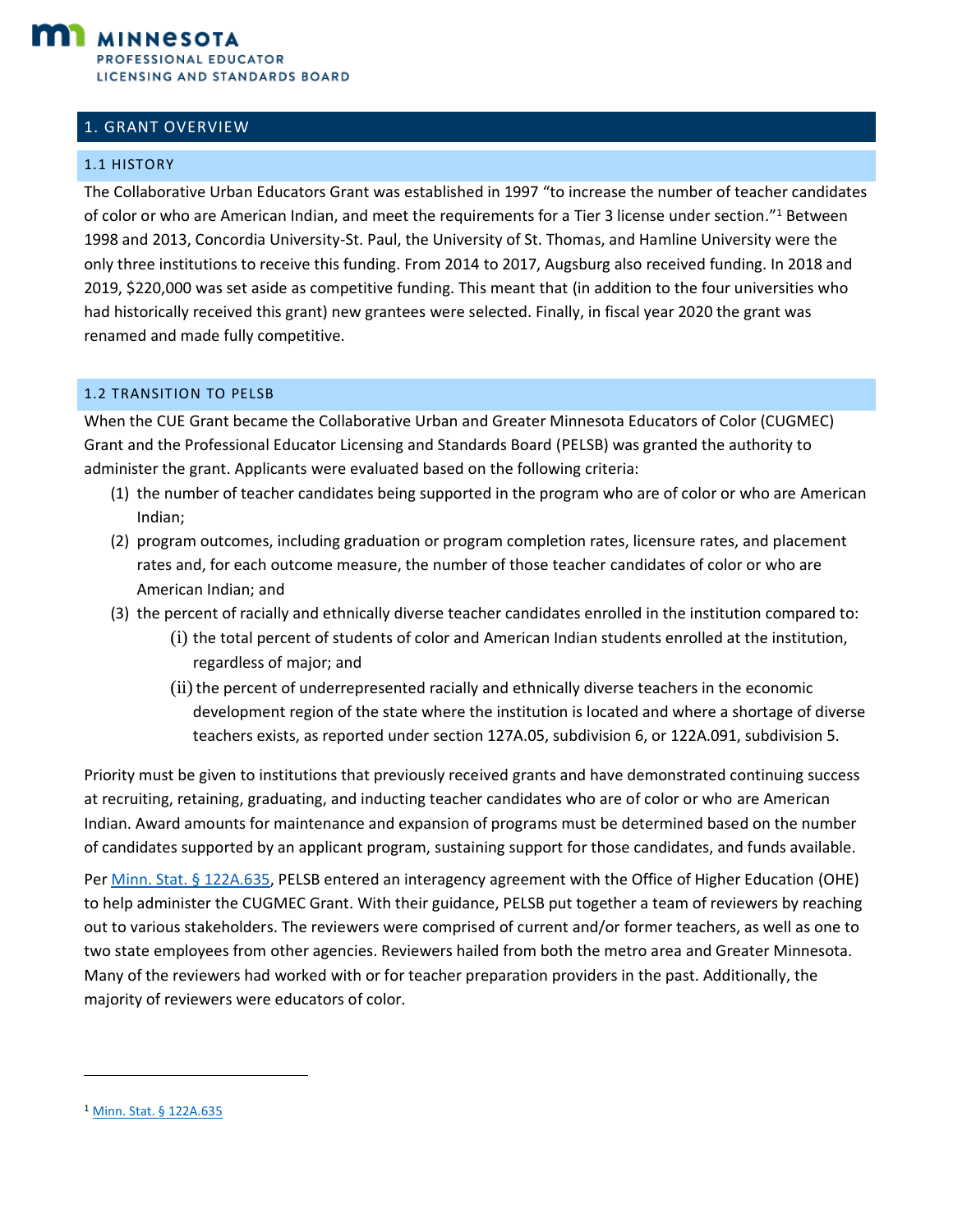

### <span id="page-4-0"></span>2. SUMMARY OF GRANTEE'S WORK

#### <span id="page-4-1"></span>2.1 OVERVIEW

Nine applications requesting just under \$2.3 million dollars were submitted to PELSB in fiscal year 2020. Using the criteria outlined in section 1.2, six institutions were selected to receive the \$1,066,030 of available grant funding. Through this funding, these institutions were able to support over 337 teacher candidates of color and Indigenous teacher candidates. Below is a summary of each grantee's funded work.

#### <span id="page-4-2"></span>2.2 AUGSBURG UNIVERSITY, SAINT PAUL - AWARDED \$118,788

Teacher candidates in Augsburg's EAST program will receive financial support to cover tuition and related fees. Scholarships will be awarded at the outset of each new term based on the number of courses each teacher candidate registers for. This grant funding will also reduce the financial burden of exam fees for teacher candidates of color. Finally, this grant funding helps support community building, problem solving, and educational seminars.

#### <span id="page-4-3"></span>2.3 CONCORDIA UNIVERSITY, SAINT PAUL - AWARDED \$152,300

Concordia University will use CUGMEC grant funds to provide direct financial support to teacher candidates of color in an effort to increase recruitment, retention, and licensure rates. Grant funds will be used to cover tuition (\$125,000), textbooks (\$9,000), student teaching stipends (\$15,000), and testing fees for the EAS, edTPA and MTLE (\$3300).

#### <span id="page-4-4"></span>2.4 HAMLINE UNIVERSITY, SAINT PAUL - AWARDED \$100,000

Hamline University will provide direct support in the form of scholarships to undergraduate and graduate teacher candidates who are of color and/or Indigenous. The outcomes of this support (which will be measured and reported) are recruitment, retention, licensure, and induction rates of teacher candidates who are of color or who are American Indian.

#### <span id="page-4-5"></span>2.5 METROPOLITAN STATE UNIVERSITY, MINNEAPOLIS - AWARDED \$406,000

Metropolitan State University will provide direct support in the form of tuition scholarships for teacher candidates of color and Indigenous teacher candidates enrolled in the School of Urban Education (\$390,000). In addition, grant funds will partially subsidize the cost of MTLE, NTS, and edTPA exams (\$16,000).

#### <span id="page-4-6"></span>2.6 SAINT MARY'S UNIVERSITY MINNESOTA, SAINT PAUL - AWARDED \$187,926

Grant funds will be used to provide direct financial support in the form of scholarships for teacher candidates of color and Indigenous teacher candidates (\$180,600). St Mary's University will also use grant funds to provide textbooks for teacher candidates of color and Indigenous teacher candidates (\$7,326).

#### <span id="page-4-7"></span>2.7 THE UNIVERSITY OF SAINT THOMAS, SAINT PAUL - \$101,016

Grant funds will be used by the University of St. Thomas to provide direct support in the form of 18 scholarships (\$5,612 each) for graduate teacher candidates of color/Indigenous teacher candidates.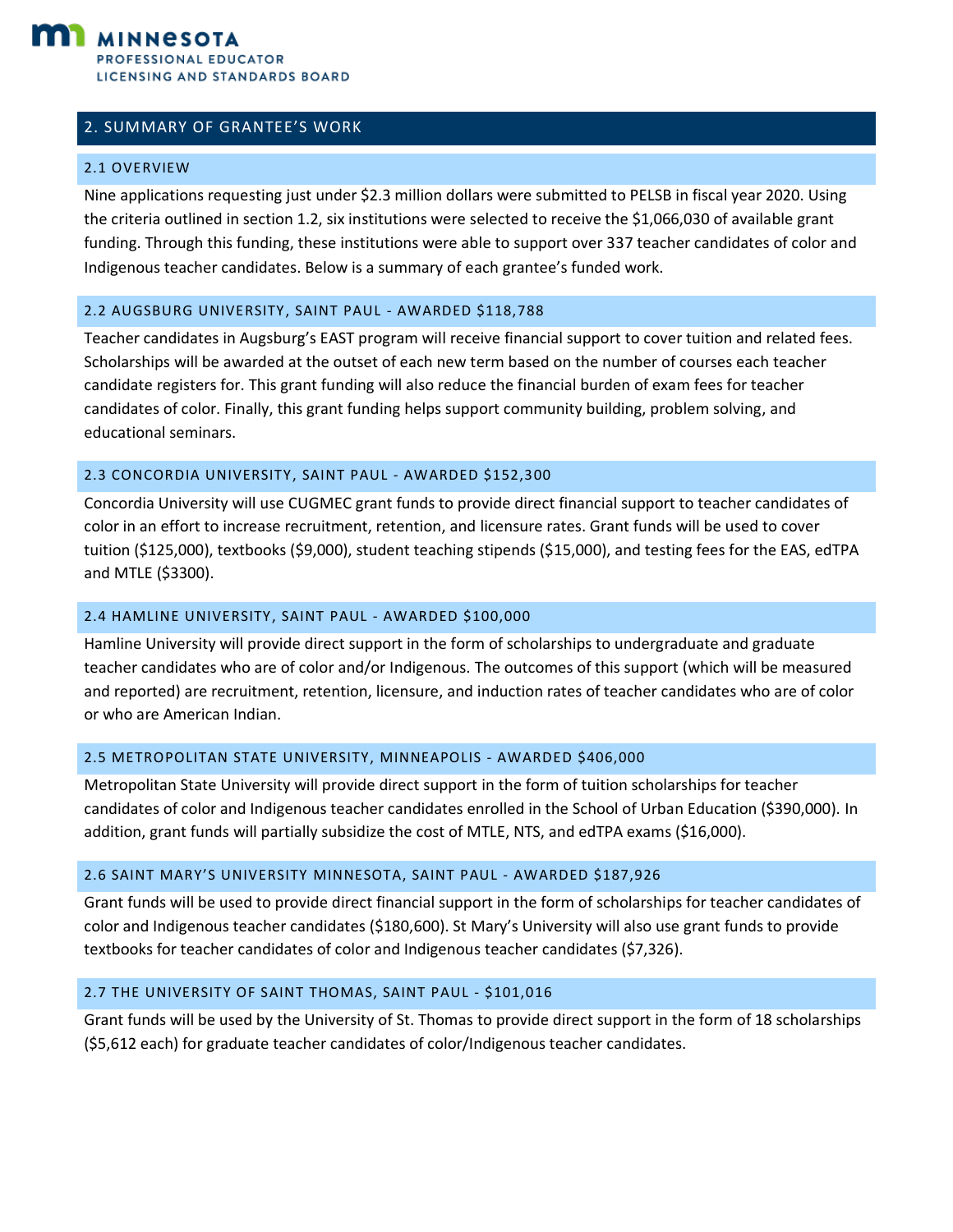## <span id="page-5-0"></span>3. GRANTEE REPORTED DATA

#### <span id="page-5-1"></span>3.1 OVERVIEW AND STATEWIDE PATTERNS

CUGMEC grantees were required to submit a report to the [legislative library](https://www.leg.state.mn.us/edocs/edocs?oclcnumber=1140915962) on January 15, 2020. The report includes:

- CUGMEC Program Narrative A description of the grantee's efforts to recruit, retain, and induct teacher candidates who are of color or who are Indigenous, as well as how CUGMEC funding supports these efforts.
- Program Data Data from the past 3 years, as well as the year funded by the grant, detailing the demographic makeup of teacher candidates from recruitment to induction.
- CUGMEC Grant Funds Expenditure A list of all awarded funds and progress monitoring method.

In addition to this data, each grantee submitted public data on recruitment, program completion, and induction rates as a part of their fiscal year 2021 applications. This section synthesizes all of this data for the purpose of answering the following questions:

- How many teacher candidates of color and Indigenous teacher candidates are enrolled in funded programs?
- How effective have grant recipients been at recruiting, preparing, and inducting teacher candidates who are of color or who are Indigenous into the Minnesota teaching profession?
- How many teacher candidates of color and Indigenous teacher candidates received support (direct or indirect) through the grant program?

#### <span id="page-5-2"></span>3.2 GRANTEE TEACHER CANDIDATE DEMOGRAPHICS

CUGMEC grantees are required by statute to report the following information by January  $15<sup>th</sup>$  of each year they are awarded funding. Because program structures vary, fall 2019 data does not allow for the most accurate comparative analysis. As such, the data in Section 3 is from the 2018-2019 academic year.

It is also important to note that the data reported here reflects reported teacher candidates of color and Indigenous teacher candidates in each program that received grant funding. Newer funded programs, such as that of Saint Mary's University of Minnesota, did not have completion, licensure, and employment data for the 2018-2019 academic year. St. Mary's did report this data for the 2019-2020 academic year, however.

This data does not necessarily include all teacher candidates of color and Indigenous teacher candidates in the grantee's licensure programs. Programs like EAST at Augsburg and SEAT at Concordia University, Saint Paul, for example, are funded programs for specific teacher candidates of color within the institutions' broader licensure programs. As a result, these grantee institutions may be preparing greater numbers of teacher candidates who are of color and/or Indigenous than what is reflected here. The data in these sections has been selected as a representation of the teacher candidates supported by grant funds.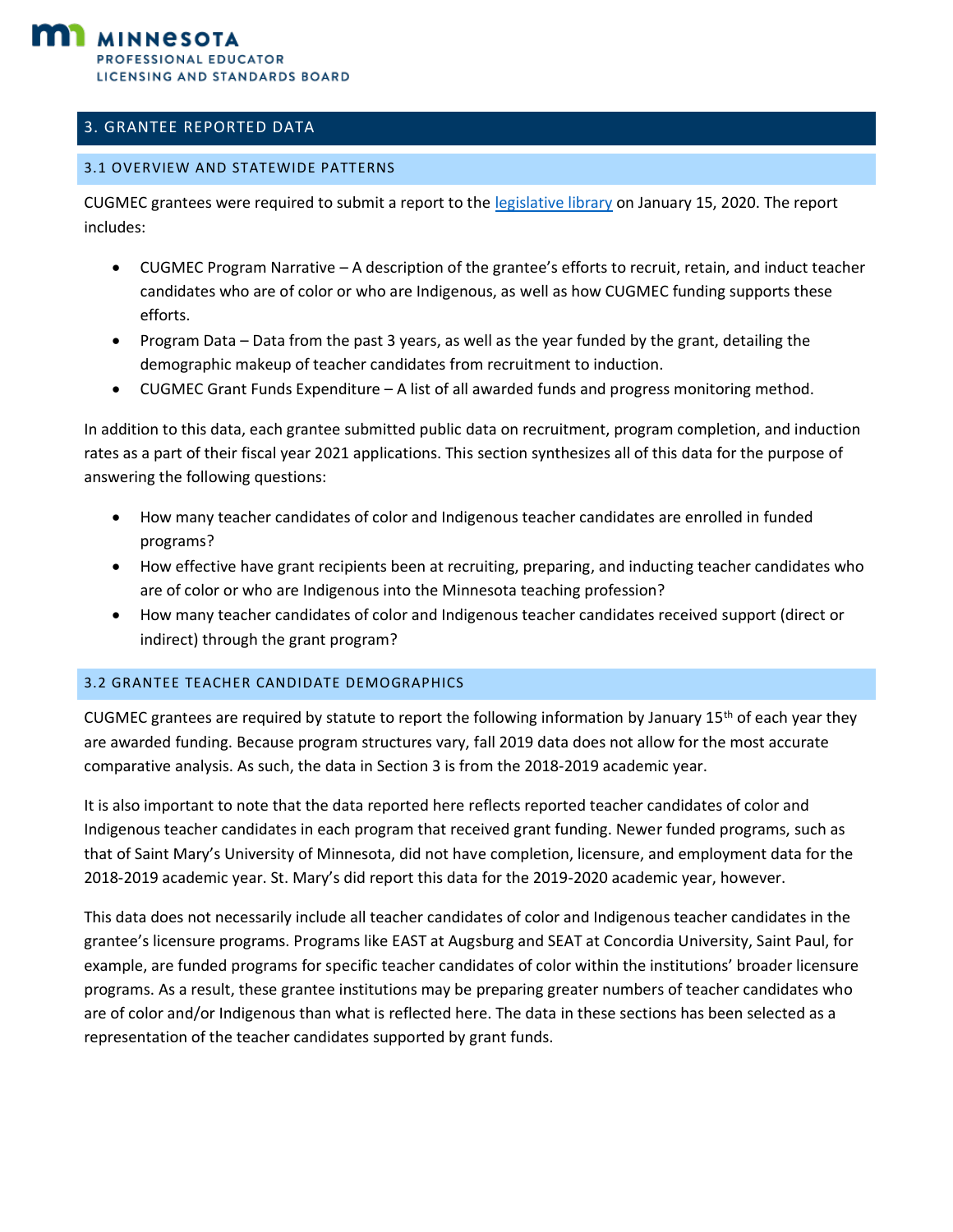**M1** MINNESOTA

PROFESSIONAL EDUCATOR LICENSING AND STANDARDS BOARD

| <b>CUGMEC</b><br><b>Grantee</b> | <b>Number of teacher candidates</b><br>recruited to grantee program | Percentage teacher candidates out of<br>all candidates recruited to licensure |
|---------------------------------|---------------------------------------------------------------------|-------------------------------------------------------------------------------|
|                                 |                                                                     | programs                                                                      |
|                                 | <b>American Indian or Alaskan</b>                                   |                                                                               |
|                                 | <b>Native</b>                                                       |                                                                               |
| <b>Augsburg University</b>      | 0                                                                   | 0%                                                                            |
| Concordia Univ., St. Paul       | 1                                                                   | 0.8%                                                                          |
| Hamline University              | 0                                                                   | 0%                                                                            |
| <b>Metro State University</b>   | 0                                                                   | 0%                                                                            |
| St. Mary's, MN                  | 0                                                                   | 0%                                                                            |
| University of St. Thomas        | 3                                                                   | 0.1%                                                                          |
| <b>Total</b>                    | 4                                                                   |                                                                               |
|                                 | <b>Asian or Pacific Islander</b>                                    |                                                                               |
| <b>Augsburg University</b>      | 0                                                                   | 0%                                                                            |
| Concordia Univ., St. Paul       | 11                                                                  | 8.9%                                                                          |
| Hamline University              | 7                                                                   | 5%                                                                            |
| <b>Metro State University</b>   | 22                                                                  | 20.8%                                                                         |
| St. Mary's, MN                  | $\mathbf 0$                                                         | 0%                                                                            |
| University of St. Thomas        | 27                                                                  | 7.5%                                                                          |
| <b>Total</b>                    | 67                                                                  |                                                                               |
|                                 | <b>Hispanic</b>                                                     |                                                                               |
| <b>Augsburg University</b>      | 0                                                                   | 0%                                                                            |
| Concordia Univ., St. Paul       | 4                                                                   | 3.2%                                                                          |
| Hamline University              | 7                                                                   | 5%                                                                            |
| <b>Metro State University</b>   | 15                                                                  | 14.2%                                                                         |
| St. Mary's, MN                  | 0                                                                   | 0%                                                                            |
| University of St. Thomas        | 31                                                                  | 8.5%                                                                          |
| <b>Total</b>                    | 57                                                                  |                                                                               |
|                                 | <b>Black</b>                                                        |                                                                               |
| <b>Augsburg University</b>      | 116                                                                 | Not reported                                                                  |
| Concordia Univ., St. Paul       | 9                                                                   | 7.2%                                                                          |
| Hamline University              | 9                                                                   | 6.4%                                                                          |
| <b>Metro State University</b>   | 57                                                                  | 53.8%                                                                         |
| St. Mary's, MN                  | 0                                                                   | 0%                                                                            |
| University of St. Thomas        | 70                                                                  | 19.5%                                                                         |
| <b>Total</b>                    | 261                                                                 |                                                                               |
|                                 | Total candidates who are of color or who are Indigenous             |                                                                               |
| <b>Augsburg University</b>      | 116                                                                 | Not reported                                                                  |
| Concordia Univ., St. Paul       | 25                                                                  | 20.2%                                                                         |
| Hamline University              | 23                                                                  | 16.4%                                                                         |
| <b>Metro State University</b>   | 94                                                                  | 88.8%                                                                         |
| St. Mary's, MN                  | 0                                                                   | 0%                                                                            |
| University of St. Thomas        | 131                                                                 | 36.5%                                                                         |
| <b>Total</b>                    | 389                                                                 |                                                                               |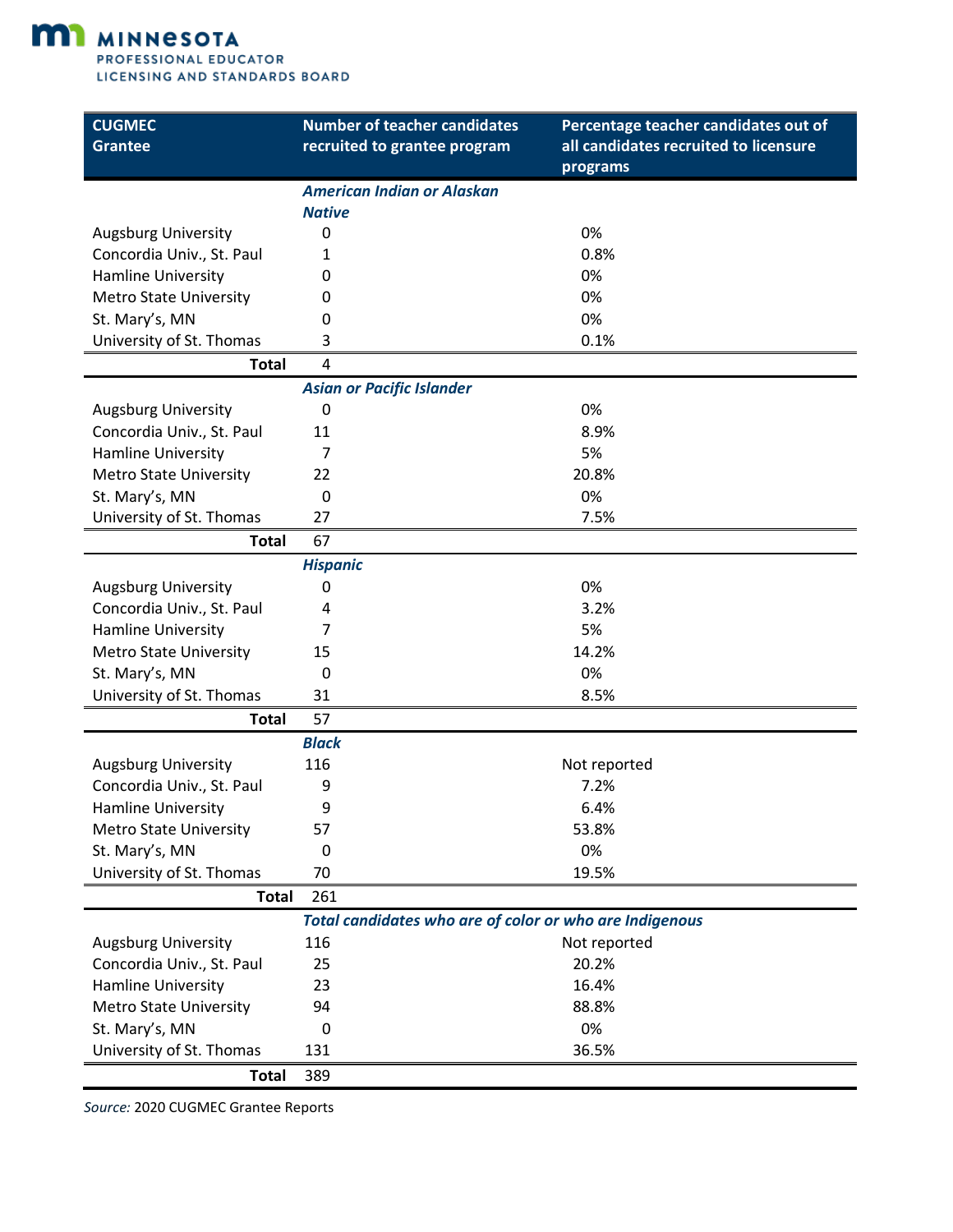

| <b>American Indian or Alaskan</b><br><b>Native</b><br>$\mathbf 0$<br>0%<br><b>Augsburg University</b><br>Concordia Univ., St. Paul<br>0.8%<br>1<br>0%<br><b>Hamline University</b><br>0<br>1.9%<br><b>Metro State University</b><br>2<br>St. Mary's, MN<br>0%<br>0<br>University of St. Thomas<br>0%<br>0<br>3<br><b>Total</b><br><b>Asian or Pacific Islander</b><br>0%<br><b>Augsburg University</b><br>0<br>Concordia Univ., St. Paul<br>8.9%<br>11<br>Hamline University<br>5.1%<br>7 | <b>CUGMEC</b><br><b>Grantee</b> | <b>Newly admitted teacher</b><br>candidates | Percentage out of all newly admitted<br>teacher candidates |
|-------------------------------------------------------------------------------------------------------------------------------------------------------------------------------------------------------------------------------------------------------------------------------------------------------------------------------------------------------------------------------------------------------------------------------------------------------------------------------------------|---------------------------------|---------------------------------------------|------------------------------------------------------------|
|                                                                                                                                                                                                                                                                                                                                                                                                                                                                                           |                                 |                                             |                                                            |
|                                                                                                                                                                                                                                                                                                                                                                                                                                                                                           |                                 |                                             |                                                            |
|                                                                                                                                                                                                                                                                                                                                                                                                                                                                                           |                                 |                                             |                                                            |
|                                                                                                                                                                                                                                                                                                                                                                                                                                                                                           |                                 |                                             |                                                            |
|                                                                                                                                                                                                                                                                                                                                                                                                                                                                                           |                                 |                                             |                                                            |
|                                                                                                                                                                                                                                                                                                                                                                                                                                                                                           |                                 |                                             |                                                            |
|                                                                                                                                                                                                                                                                                                                                                                                                                                                                                           |                                 |                                             |                                                            |
|                                                                                                                                                                                                                                                                                                                                                                                                                                                                                           |                                 |                                             |                                                            |
|                                                                                                                                                                                                                                                                                                                                                                                                                                                                                           |                                 |                                             |                                                            |
|                                                                                                                                                                                                                                                                                                                                                                                                                                                                                           |                                 |                                             |                                                            |
|                                                                                                                                                                                                                                                                                                                                                                                                                                                                                           |                                 |                                             |                                                            |
|                                                                                                                                                                                                                                                                                                                                                                                                                                                                                           |                                 |                                             |                                                            |
|                                                                                                                                                                                                                                                                                                                                                                                                                                                                                           |                                 |                                             |                                                            |
|                                                                                                                                                                                                                                                                                                                                                                                                                                                                                           | <b>Metro State University</b>   | 21                                          | 20%                                                        |
| St. Mary's, MN<br>N/A<br>2                                                                                                                                                                                                                                                                                                                                                                                                                                                                |                                 |                                             |                                                            |
| University of St. Thomas<br>4<br>4%                                                                                                                                                                                                                                                                                                                                                                                                                                                       |                                 |                                             |                                                            |
| 45<br><b>Total</b>                                                                                                                                                                                                                                                                                                                                                                                                                                                                        |                                 |                                             |                                                            |
| <b>Hispanic</b>                                                                                                                                                                                                                                                                                                                                                                                                                                                                           |                                 |                                             |                                                            |
| 0%<br><b>Augsburg University</b><br>0                                                                                                                                                                                                                                                                                                                                                                                                                                                     |                                 |                                             |                                                            |
| Concordia Univ., St. Paul<br>3.2%<br>4                                                                                                                                                                                                                                                                                                                                                                                                                                                    |                                 |                                             |                                                            |
| Hamline University<br>5.1%<br>7                                                                                                                                                                                                                                                                                                                                                                                                                                                           |                                 |                                             |                                                            |
| 14.3%<br><b>Metro State University</b><br>15                                                                                                                                                                                                                                                                                                                                                                                                                                              |                                 |                                             |                                                            |
| N/A<br>St. Mary's, MN<br>1                                                                                                                                                                                                                                                                                                                                                                                                                                                                |                                 |                                             |                                                            |
| University of St. Thomas<br>4<br>4%                                                                                                                                                                                                                                                                                                                                                                                                                                                       |                                 |                                             |                                                            |
| 31<br><b>Total</b>                                                                                                                                                                                                                                                                                                                                                                                                                                                                        |                                 |                                             |                                                            |
| <b>Black</b>                                                                                                                                                                                                                                                                                                                                                                                                                                                                              |                                 |                                             |                                                            |
| <b>Augsburg University</b><br>9<br>Not reported                                                                                                                                                                                                                                                                                                                                                                                                                                           |                                 |                                             |                                                            |
| Concordia Univ., St. Paul<br>7.2%<br>9                                                                                                                                                                                                                                                                                                                                                                                                                                                    |                                 |                                             |                                                            |
| Hamline University<br>5.8%<br>8                                                                                                                                                                                                                                                                                                                                                                                                                                                           |                                 |                                             |                                                            |
| 54<br>51.4%<br><b>Metro State University</b>                                                                                                                                                                                                                                                                                                                                                                                                                                              |                                 |                                             |                                                            |
| 3<br>N/A<br>St. Mary's, MN                                                                                                                                                                                                                                                                                                                                                                                                                                                                |                                 |                                             |                                                            |
| 22<br>University of St. Thomas<br>21%                                                                                                                                                                                                                                                                                                                                                                                                                                                     |                                 |                                             |                                                            |
| 105<br><b>Total</b>                                                                                                                                                                                                                                                                                                                                                                                                                                                                       |                                 |                                             |                                                            |
| Total candidates who are of color or who are Indigenous                                                                                                                                                                                                                                                                                                                                                                                                                                   |                                 |                                             |                                                            |
| <b>Augsburg University</b><br>Not reported<br>9                                                                                                                                                                                                                                                                                                                                                                                                                                           |                                 |                                             |                                                            |
| Concordia Univ., St. Paul<br>20.2%<br>25                                                                                                                                                                                                                                                                                                                                                                                                                                                  |                                 |                                             |                                                            |
| Hamline University<br>16%<br>22                                                                                                                                                                                                                                                                                                                                                                                                                                                           |                                 |                                             |                                                            |
| 92<br>87.6%<br><b>Metro State University</b>                                                                                                                                                                                                                                                                                                                                                                                                                                              |                                 |                                             |                                                            |
| N/A<br>St. Mary's, MN<br>6                                                                                                                                                                                                                                                                                                                                                                                                                                                                |                                 |                                             |                                                            |
| University of St. Thomas<br>30<br>33%                                                                                                                                                                                                                                                                                                                                                                                                                                                     |                                 |                                             |                                                            |
| <b>Total</b><br>184                                                                                                                                                                                                                                                                                                                                                                                                                                                                       |                                 |                                             |                                                            |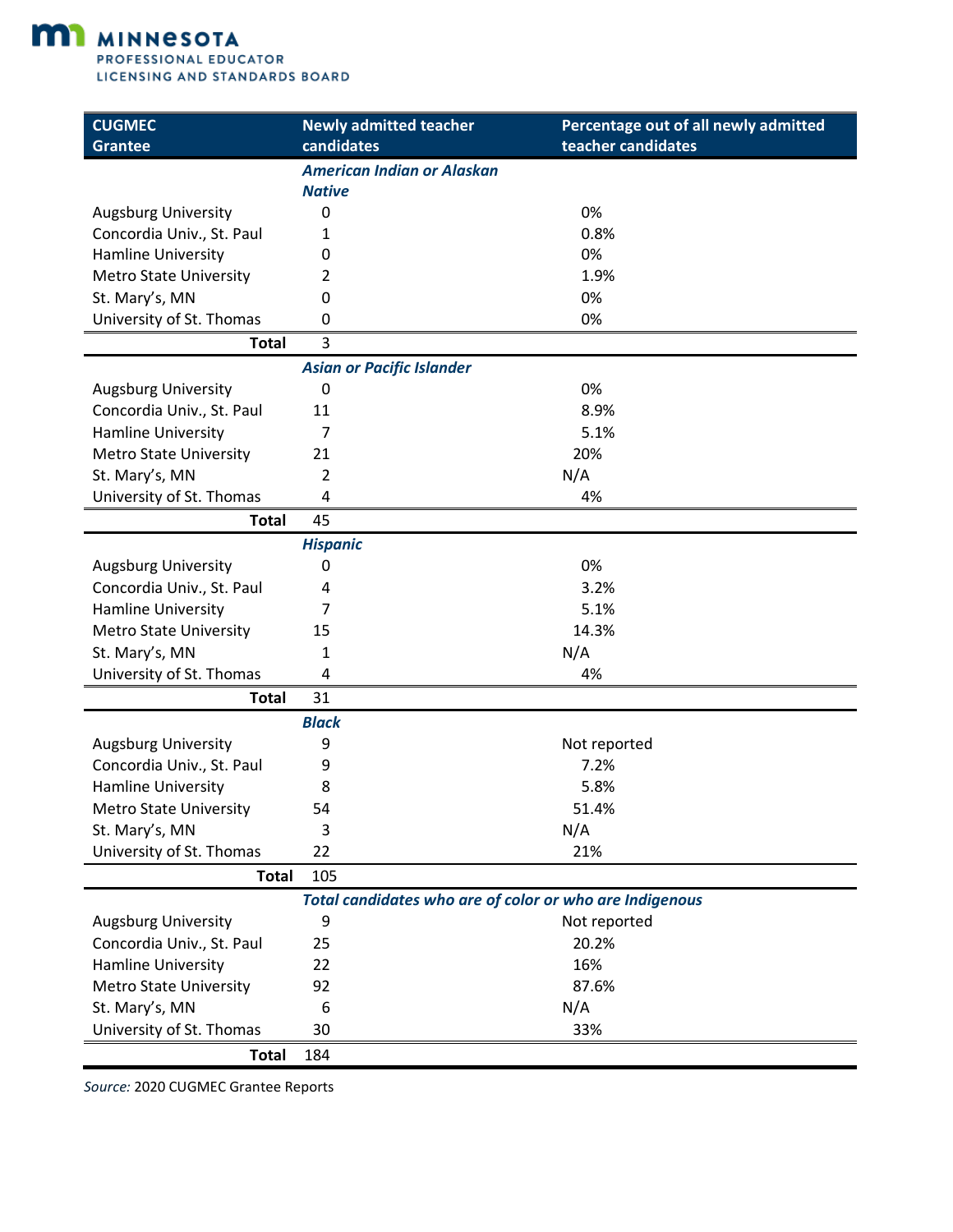

| <b>CUGMEC</b><br><b>Grantee</b> | <b>Enrolled teacher candidates</b>                      | Percentage out of all enrolled teacher<br>candidates |
|---------------------------------|---------------------------------------------------------|------------------------------------------------------|
|                                 | <b>American Indian or Alaskan</b>                       |                                                      |
|                                 | <b>Native</b>                                           |                                                      |
| <b>Augsburg University</b>      | 0                                                       | 0%                                                   |
| Concordia Univ., St. Paul       | 3                                                       | 0.7%                                                 |
| Hamline University              | 0                                                       | 0%                                                   |
| <b>Metro State University</b>   | 3                                                       | 1.3%                                                 |
| St. Mary's, MN                  | 0                                                       | 0%                                                   |
| University of St. Thomas        | 1                                                       | 0%                                                   |
| <b>Total</b>                    | 7                                                       |                                                      |
|                                 | <b>Asian or Pacific Islander</b>                        |                                                      |
| <b>Augsburg University</b>      | 0                                                       | 0%                                                   |
| Concordia Univ., St. Paul       | 35                                                      | 8.4%                                                 |
| Hamline University              | 34                                                      | 8.6%                                                 |
| <b>Metro State University</b>   | 68                                                      | 27.8%                                                |
| St. Mary's, MN                  | $\overline{2}$                                          | N/A                                                  |
| University of St. Thomas        | 18                                                      | 5%                                                   |
| <b>Total</b>                    | 157                                                     |                                                      |
|                                 | <b>Hispanic</b>                                         |                                                      |
| <b>Augsburg University</b>      | 0                                                       | 0%                                                   |
| Concordia Univ., St. Paul       | 11                                                      | 2.6%                                                 |
| Hamline University              | 17                                                      | 4.3%                                                 |
| <b>Metro State University</b>   | 35                                                      | 14.3%                                                |
| St. Mary's, MN                  | $\mathbf{1}$                                            | N/A                                                  |
| University of St. Thomas        | 16                                                      | 4.5%                                                 |
| <b>Total</b>                    | 80                                                      |                                                      |
|                                 | <b>Black</b>                                            |                                                      |
| <b>Augsburg University</b>      | 30                                                      | 6%                                                   |
| Concordia Univ., St. Paul       | 26                                                      | 6.2%                                                 |
| Hamline University              | 21                                                      | 5.3%                                                 |
| <b>Metro State University</b>   | 119                                                     | 48.6%                                                |
| St. Mary's, MN                  | 3                                                       | N/A                                                  |
| University of St. Thomas        | 44                                                      | 12%                                                  |
| <b>Total</b>                    | 243                                                     |                                                      |
|                                 | Total candidates who are of color or who are Indigenous |                                                      |
| <b>Augsburg University</b>      | 30                                                      | 6% in program (25% in Ed. Dept.)                     |
| Concordia Univ., St. Paul       | 75                                                      | 18%                                                  |
| Hamline University              | 72                                                      | 18.2%                                                |
| <b>Metro State University</b>   | 225                                                     | 92%                                                  |
| St. Mary's, MN                  | 6                                                       | N/A                                                  |
| University of St. Thomas        | 79                                                      | 21.5%                                                |
| <b>Total</b>                    | 487                                                     |                                                      |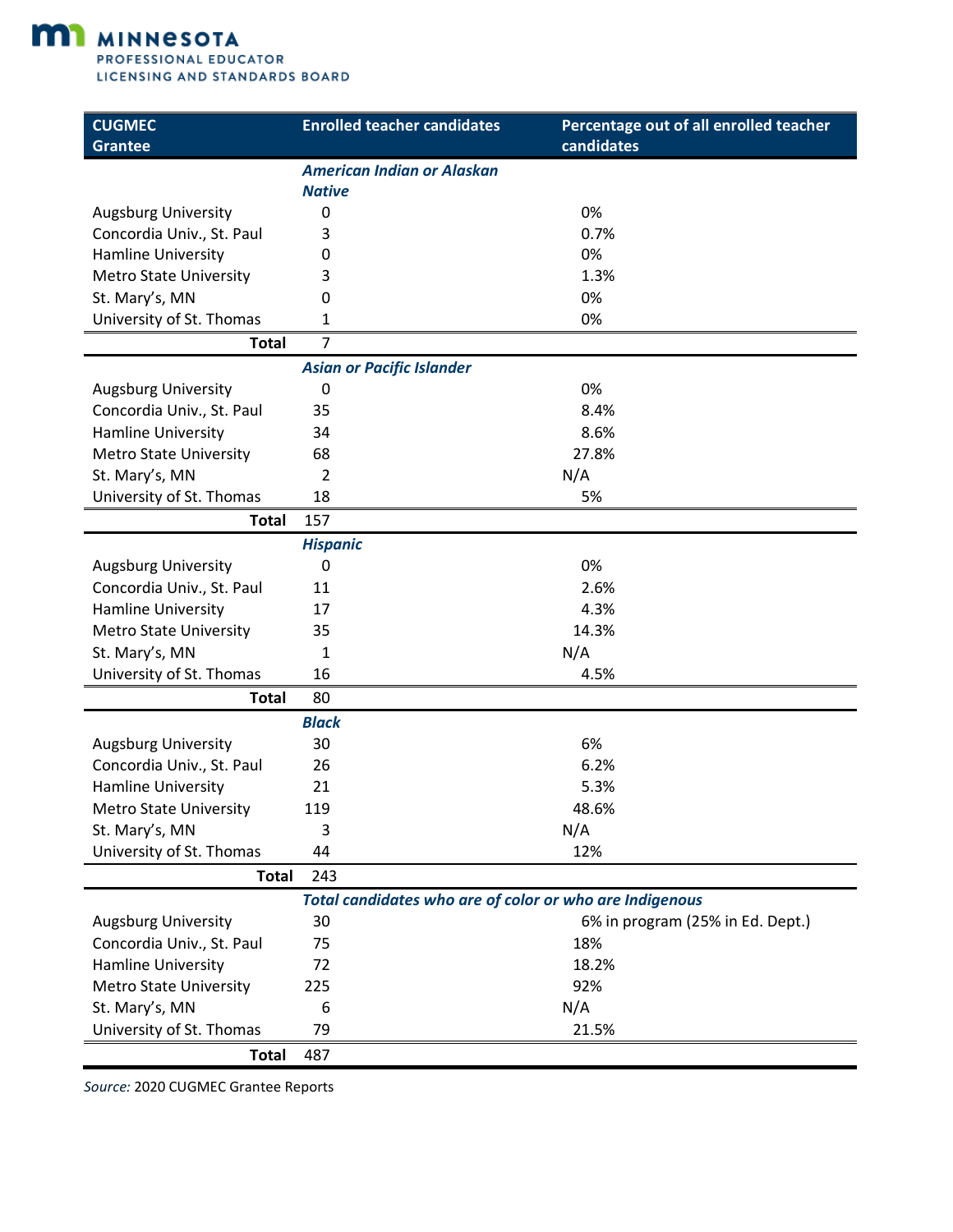

| <b>CUGMEC</b><br><b>Grantee</b> | <b>Candidates who completed</b><br>student teaching     | Percentage out of all candidates who<br>completed student teaching |
|---------------------------------|---------------------------------------------------------|--------------------------------------------------------------------|
|                                 | <b>American Indian or Alaskan</b>                       |                                                                    |
|                                 | <b>Native</b>                                           |                                                                    |
| <b>Augsburg University</b>      | $\mathbf 0$                                             | 0%                                                                 |
| Concordia Univ., St. Paul       | 1                                                       | 0.9%                                                               |
| <b>Hamline University</b>       | 0                                                       | 0%                                                                 |
| <b>Metro State University</b>   | 0                                                       | 0%                                                                 |
| St. Mary's, MN                  | 0                                                       | 0%                                                                 |
| University of St. Thomas        | 1                                                       | 0.1%                                                               |
| <b>Total</b>                    | $\overline{2}$                                          |                                                                    |
|                                 | <b>Asian or Pacific Islander</b>                        |                                                                    |
| <b>Augsburg University</b>      | 0                                                       | 0%                                                                 |
| Concordia Univ., St. Paul       | 10                                                      | 9.3%                                                               |
| <b>Hamline University</b>       | 10                                                      | 9.8%                                                               |
| <b>Metro State University</b>   | 9                                                       | 28.1%                                                              |
| St. Mary's, MN                  | 0                                                       | 0%                                                                 |
| University of St. Thomas        | 9                                                       | 7%                                                                 |
| <b>Total</b>                    | 38                                                      |                                                                    |
|                                 | <b>Hispanic</b>                                         |                                                                    |
| <b>Augsburg University</b>      | 0                                                       | 0%                                                                 |
| Concordia Univ., St. Paul       | 5                                                       | 4.7%                                                               |
| Hamline University              | 3                                                       | 2.9%                                                               |
| <b>Metro State University</b>   | 4                                                       | 12.5%                                                              |
| St. Mary's, MN                  | 0                                                       | 0%                                                                 |
| University of St. Thomas        | 2                                                       | 1.5%                                                               |
| <b>Total</b>                    | 14                                                      |                                                                    |
|                                 | <b>Black</b>                                            |                                                                    |
| <b>Augsburg University</b>      | 19                                                      | 19%                                                                |
| Concordia Univ., St. Paul       | 7                                                       | 6.5%                                                               |
| Hamline University              | 3                                                       | 2.9%                                                               |
| <b>Metro State University</b>   | 18                                                      | 56.3%                                                              |
| St. Mary's, MN                  | 0                                                       | 0%                                                                 |
| University of St. Thomas        | 10                                                      | 8%                                                                 |
| <b>Total</b>                    | 57                                                      |                                                                    |
|                                 | Total candidates who are of color or who are Indigenous |                                                                    |
| <b>Augsburg University</b>      | 19                                                      | 19%                                                                |
| Concordia Univ., St. Paul       | 23                                                      | 21.5%                                                              |
| Hamline University              | 16                                                      | 15.6%                                                              |
| <b>Metro State University</b>   | 31                                                      | 96.9%                                                              |
| St. Mary's, MN                  | 0                                                       | 0%                                                                 |
| University of St. Thomas        | 22                                                      | 17%                                                                |
| <b>Total</b>                    | 111                                                     |                                                                    |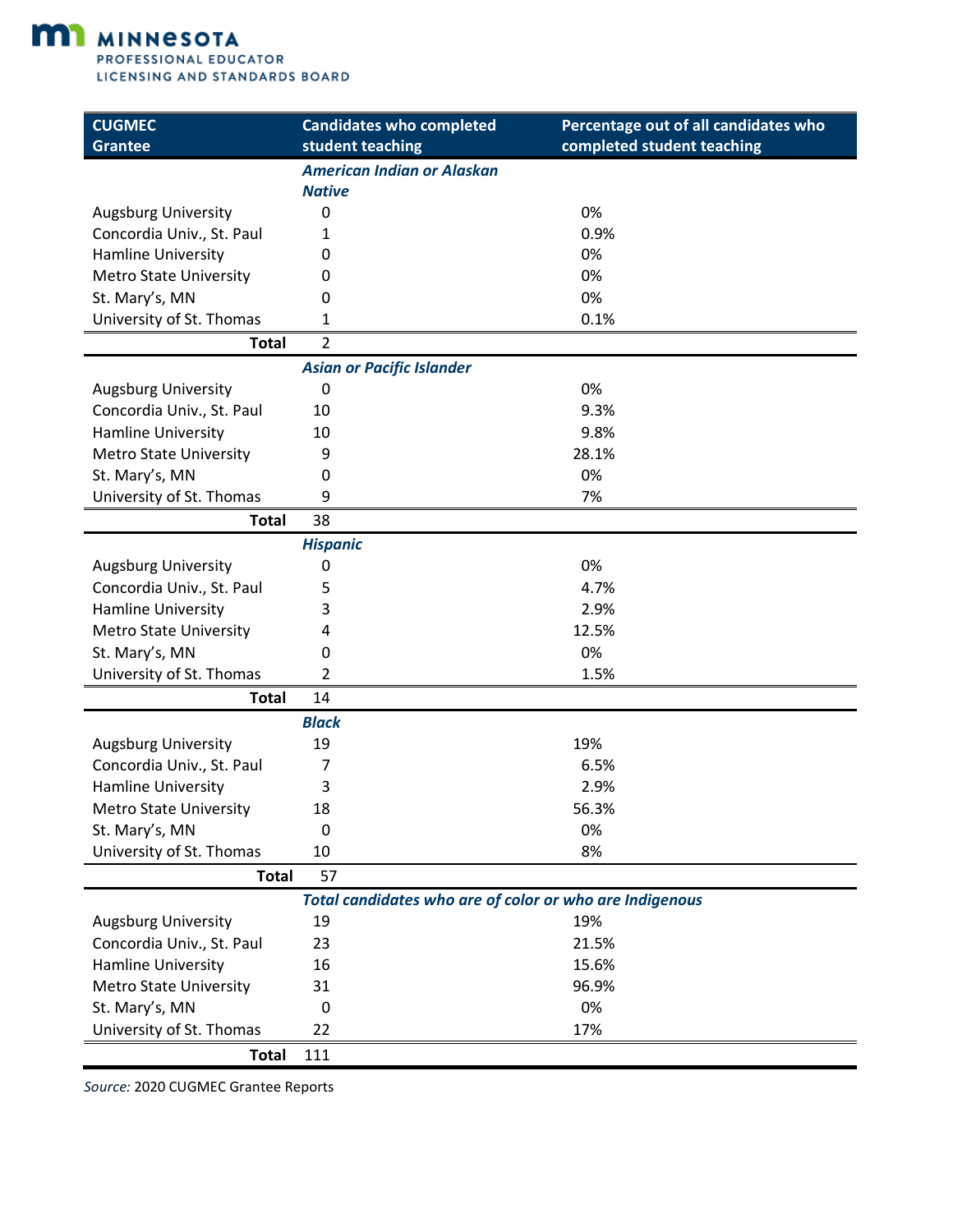

| <b>CUGMEC</b><br><b>Grantee</b> | <b>Program completers</b>                               | Percentage out of all program<br>completers |
|---------------------------------|---------------------------------------------------------|---------------------------------------------|
|                                 | <b>American Indian or Alaskan</b>                       |                                             |
|                                 | <b>Native</b>                                           |                                             |
| <b>Augsburg University</b>      | 0                                                       | 0%                                          |
| Concordia Univ., St. Paul       | 1                                                       | 0.6%                                        |
| Hamline University              | 0                                                       | 0%                                          |
| <b>Metro State University</b>   | 2                                                       | 5.1%                                        |
| St. Mary's, MN                  | $\Omega$                                                | 0%                                          |
| University of St. Thomas        | 1                                                       | 0.1%                                        |
| <b>Total</b>                    | 4                                                       |                                             |
|                                 | <b>Asian or Pacific Islander</b>                        |                                             |
| <b>Augsburg University</b>      | 0                                                       | 0%                                          |
| Concordia Univ., St. Paul       | 11                                                      | 6.5%                                        |
| <b>Hamline University</b>       | 10                                                      | 9.8%                                        |
| <b>Metro State University</b>   | 4                                                       | 10.3%                                       |
| St. Mary's, MN                  | 0                                                       | 0%                                          |
| University of St. Thomas        | 8                                                       | 7%                                          |
| <b>Total</b>                    | 33                                                      |                                             |
|                                 | <b>Hispanic</b>                                         |                                             |
| <b>Augsburg University</b>      | 0                                                       | 0%                                          |
| Concordia Univ., St. Paul       | 9                                                       | 5.3%                                        |
| Hamline University              | 3                                                       | 2.9%                                        |
| <b>Metro State University</b>   | 6                                                       | 15.4%                                       |
| St. Mary's, MN                  | 0                                                       | 0%                                          |
| University of St. Thomas        | 2                                                       | 1.7%                                        |
| <b>Total</b>                    | 20                                                      |                                             |
|                                 | <b>Black</b>                                            |                                             |
| <b>Augsburg University</b>      | 15                                                      | 11%                                         |
| Concordia Univ., St. Paul       | 7                                                       | 4.1%                                        |
| Hamline University              | 3                                                       | 2.9%                                        |
| <b>Metro State University</b>   | 21                                                      | 53.8%                                       |
| St. Mary's, MN                  | 0                                                       | 0%                                          |
| University of St. Thomas        | 9                                                       | 7.5%                                        |
| <b>Total</b>                    | 55                                                      |                                             |
|                                 | Total candidates who are of color or who are Indigenous |                                             |
| <b>Augsburg University</b>      | 15                                                      | 11% in program (22% in Ed. Dept.)           |
| Concordia Univ., St. Paul       | 28                                                      | 16.5%                                       |
| Hamline University              | 16                                                      | 15.6%                                       |
| <b>Metro State University</b>   | 33                                                      | 84.6%                                       |
| St. Mary's, MN                  | 0                                                       | 0%                                          |
| University of St. Thomas        | 20                                                      | 17%                                         |
| <b>Total</b>                    | 112                                                     |                                             |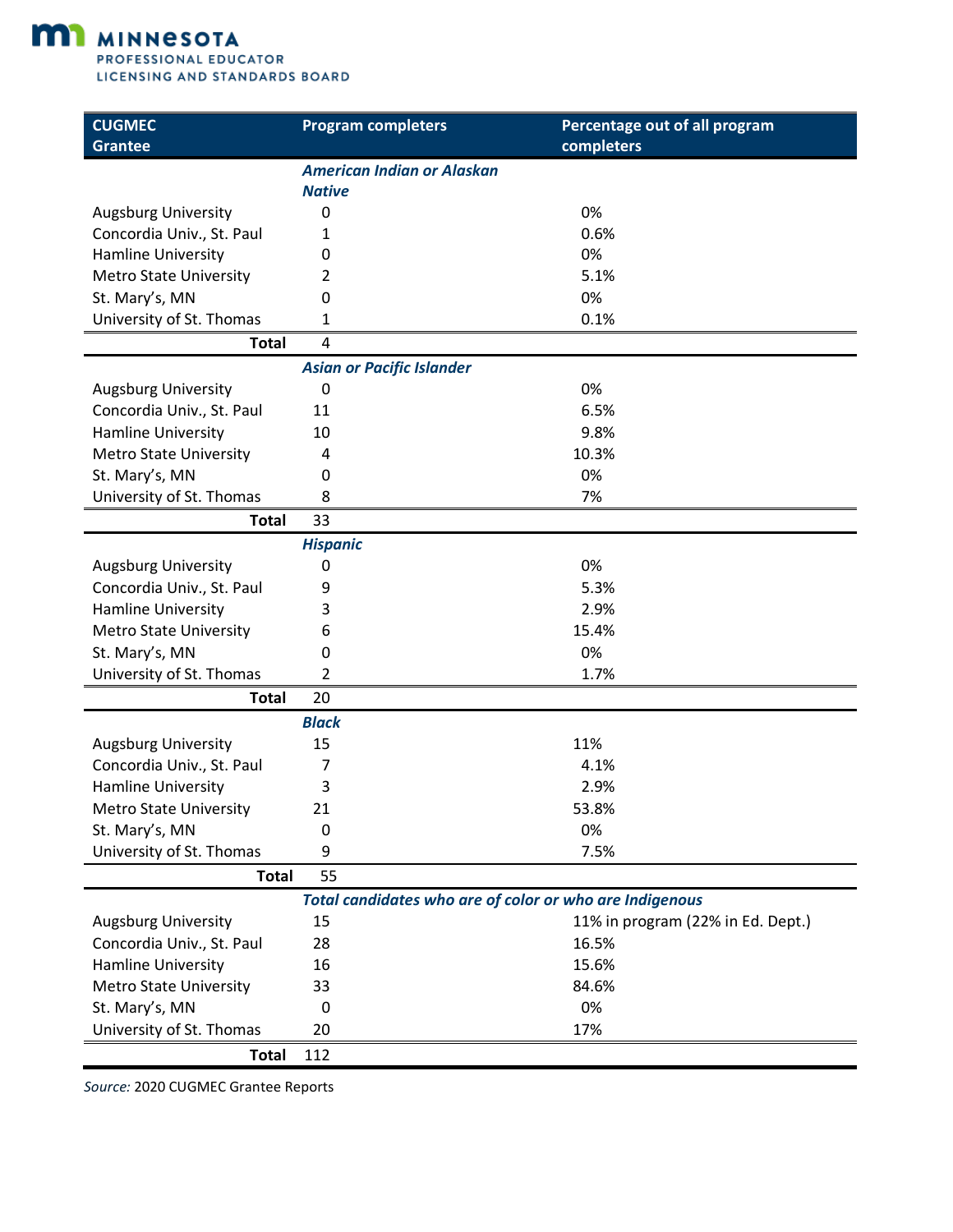

| <b>CUGMEC</b><br><b>Grantee</b> | Program completers licensed in<br>their field           | Percentage out of all program<br>completers licensed in their field |
|---------------------------------|---------------------------------------------------------|---------------------------------------------------------------------|
|                                 | <b>American Indian or Alaskan</b>                       |                                                                     |
|                                 | <b>Native</b>                                           |                                                                     |
| <b>Augsburg University</b>      | 0                                                       | 0%                                                                  |
| Concordia Univ., St. Paul       | 1                                                       | Not reported                                                        |
| Hamline University              | 0                                                       | 0%                                                                  |
| <b>Metro State University</b>   | 1                                                       | 5.3%                                                                |
| St. Mary's, MN                  | 0                                                       | 0%                                                                  |
| University of St. Thomas        | 1                                                       | 0%                                                                  |
| <b>Total</b>                    | 3                                                       |                                                                     |
|                                 | <b>Asian or Pacific Islander</b>                        |                                                                     |
| <b>Augsburg University</b>      | 0                                                       | 0%                                                                  |
| Concordia Univ., St. Paul       | 8                                                       | Not reported                                                        |
| Hamline University              | 5                                                       | 4.1%                                                                |
| <b>Metro State University</b>   | 7                                                       | 36.8%                                                               |
| St. Mary's, MN                  | 0                                                       | 0%                                                                  |
| University of St. Thomas        | 8                                                       | 7%                                                                  |
| <b>Total</b>                    | 28                                                      |                                                                     |
|                                 | <b>Hispanic</b>                                         |                                                                     |
| <b>Augsburg University</b>      | 0                                                       | 0%                                                                  |
| Concordia Univ., St. Paul       | 5                                                       | Not reported                                                        |
| Hamline University              | 3                                                       | 2.5%                                                                |
| <b>Metro State University</b>   | 2                                                       | 10.5%                                                               |
| St. Mary's, MN                  | 0                                                       | 0%                                                                  |
| University of St. Thomas        | 2                                                       | 1.7%                                                                |
| <b>Total</b>                    | 12                                                      |                                                                     |
|                                 | <b>Black</b>                                            |                                                                     |
| <b>Augsburg University</b>      | 6                                                       | 8%                                                                  |
| Concordia Univ., St. Paul       | 7                                                       | Not reported                                                        |
| Hamline University              | 4                                                       | 3.3%                                                                |
| <b>Metro State University</b>   | 9                                                       | 47.4%                                                               |
| St. Mary's, MN                  | 0                                                       | 0%                                                                  |
| University of St. Thomas        | 9                                                       | 7.5%                                                                |
| <b>Total</b>                    | 35                                                      |                                                                     |
|                                 | Total candidates who are of color or who are Indigenous |                                                                     |
| <b>Augsburg University</b>      | 6                                                       | 8% in program (18% in Ed. Dept.)                                    |
| Concordia Univ., St. Paul       | 21                                                      | Not reported                                                        |
| Hamline University              | 12                                                      | 9.9%                                                                |
| <b>Metro State University</b>   | 19                                                      | 100%                                                                |
| St. Mary's, MN                  | 0                                                       | 0%                                                                  |
| University of St. Thomas        | 20                                                      | 15.2%                                                               |
| <b>Total</b>                    | 78                                                      |                                                                     |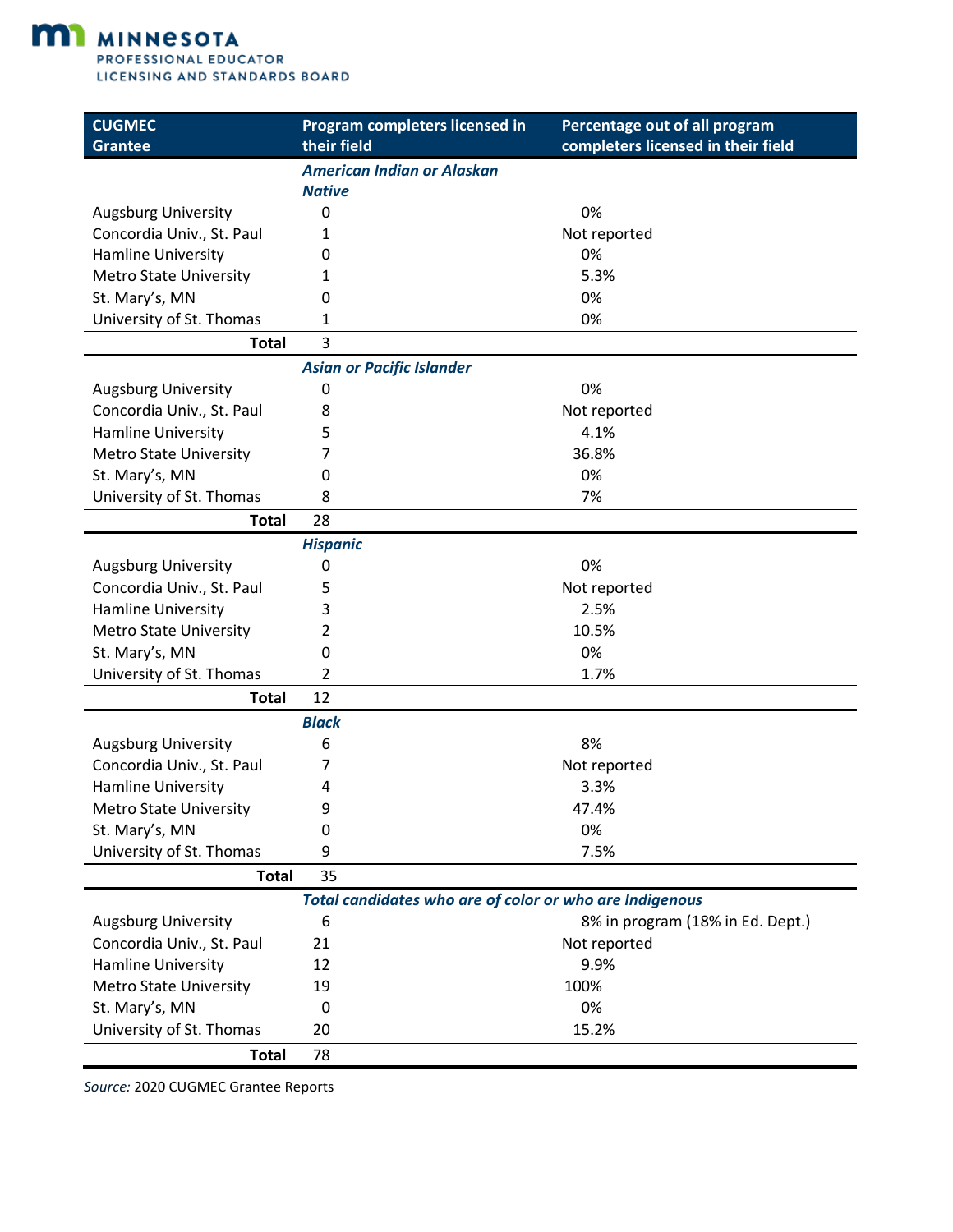

| <b>CUGMEC</b><br><b>Grantee</b> | <b>Newly employed as MN teachers</b><br>in their field  | Percentage out of all completers newly<br>employed MN teachers in their field |
|---------------------------------|---------------------------------------------------------|-------------------------------------------------------------------------------|
|                                 | <b>American Indian or Alaskan</b>                       |                                                                               |
|                                 | <b>Native</b>                                           |                                                                               |
| <b>Augsburg University</b>      | 0                                                       | 0%                                                                            |
| Concordia Univ., St. Paul       | 1                                                       | Not reported                                                                  |
| Hamline University              | 0                                                       | 0%                                                                            |
| <b>Metro State University</b>   | 0                                                       | 0%                                                                            |
| St. Mary's, MN                  | 0                                                       | 0%                                                                            |
| University of St. Thomas        | 1                                                       | 0.2%                                                                          |
| <b>Total</b>                    | $\overline{2}$                                          |                                                                               |
|                                 | <b>Asian or Pacific Islander</b>                        |                                                                               |
| <b>Augsburg University</b>      | 0                                                       | 0%                                                                            |
| Concordia Univ., St. Paul       | 9                                                       | Not reported                                                                  |
| Hamline University              | 4                                                       | 4.3%                                                                          |
| <b>Metro State University</b>   | 8                                                       | 57.1%                                                                         |
| St. Mary's, MN                  | 0                                                       | 0%                                                                            |
| University of St. Thomas        | 8                                                       | 12%                                                                           |
| <b>Total</b>                    | 29                                                      |                                                                               |
|                                 | <b>Hispanic</b>                                         |                                                                               |
| <b>Augsburg University</b>      | 0                                                       | 0%                                                                            |
| Concordia Univ., St. Paul       | 5                                                       | Not reported                                                                  |
| Hamline University              | 3                                                       | 3.3%                                                                          |
| <b>Metro State University</b>   | 1                                                       | 7.1%                                                                          |
| St. Mary's, MN                  | 0                                                       | 0%                                                                            |
| University of St. Thomas        | 2                                                       | 3%                                                                            |
| <b>Total</b>                    | 11                                                      |                                                                               |
|                                 | <b>Black</b>                                            |                                                                               |
| <b>Augsburg University</b>      | 7                                                       | Not reported                                                                  |
| Concordia Univ., St. Paul       | 6                                                       | Not reported                                                                  |
| Hamline University              | 4                                                       | 4.3%                                                                          |
| <b>Metro State University</b>   | 5                                                       | 35.7%                                                                         |
| St. Mary's, MN                  | 0                                                       | 0%                                                                            |
| University of St. Thomas        | 9                                                       | 14%                                                                           |
| <b>Total</b>                    | 31                                                      |                                                                               |
|                                 | Total candidates who are of color or who are Indigenous |                                                                               |
| <b>Augsburg University</b>      | 7                                                       | Not reported                                                                  |
| Concordia Univ., St. Paul       | 21                                                      | Not reported                                                                  |
| Hamline University              | 11                                                      | 11.9%                                                                         |
| <b>Metro State University</b>   | 14                                                      | 99.9%                                                                         |
| St. Mary's, MN                  | 0                                                       | 0%                                                                            |
| University of St. Thomas        | 20                                                      | 27.6%                                                                         |
| <b>Total</b>                    | 73                                                      |                                                                               |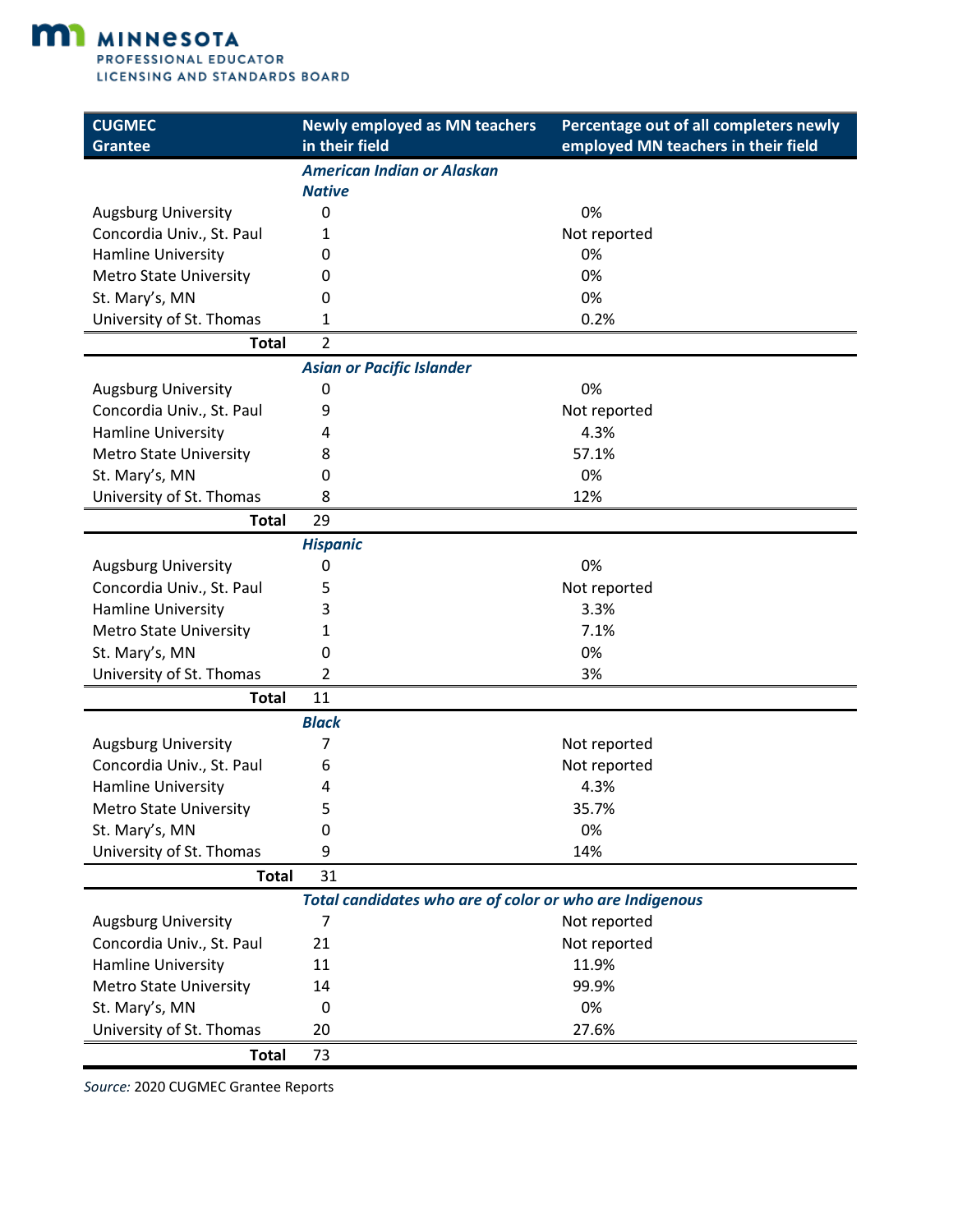

#### <span id="page-13-0"></span>3.3 TEACHER CANDIDATE SUPPORT

The data in this section reflects the work 2020 grantees proposed to do in 2021. Due to the limited availability of grant funds, some grantees may be unable to support all of these candidates. This section reflects each recipient's intention and capacity for supporting larger numbers of teacher candidates who are of color and/or who are Indigenous.

| <b>CUGMEC</b>                 | Number of teacher candidates who are of color or who are Indigenous in |
|-------------------------------|------------------------------------------------------------------------|
| <b>Grantee</b>                | the grantee's teacher preparation program as of spring 2020            |
| <b>Augsburg University</b>    | 97                                                                     |
| Concordia Univ., St. Paul     | 62                                                                     |
| <b>Hamline University</b>     | 60                                                                     |
| <b>Metro State University</b> | 154                                                                    |
| St. Mary's, MN                | 31                                                                     |
| University of St. Thomas      | 78                                                                     |
|                               | 482<br>Total                                                           |

| <b>CUGMEC</b><br><b>Grantee</b> | Number of teacher candidates who are of color or who are Indigenous in<br>the grantee's teacher preparation program as of spring 2020 |
|---------------------------------|---------------------------------------------------------------------------------------------------------------------------------------|
| <b>Augsburg University</b>      | 35                                                                                                                                    |
| Concordia Univ., St. Paul       | 25                                                                                                                                    |
| <b>Hamline University</b>       | 60                                                                                                                                    |
| <b>Metro State University</b>   | 180                                                                                                                                   |
| St. Mary's, MN                  | 40                                                                                                                                    |
| University of St. Thomas        | 31                                                                                                                                    |
|                                 | 371<br>Total                                                                                                                          |

| <b>CUGMEC</b><br>Grantee      | Number of teacher candidates who are of color or who are Indigenous in<br>the grantee's teacher preparation program as of spring 2020 |
|-------------------------------|---------------------------------------------------------------------------------------------------------------------------------------|
| <b>Augsburg University</b>    | 150                                                                                                                                   |
| Concordia Univ., St. Paul     | 25                                                                                                                                    |
| <b>Hamline University</b>     | 60                                                                                                                                    |
| <b>Metro State University</b> | 180                                                                                                                                   |
| St. Mary's, MN                | 71                                                                                                                                    |
| University of St. Thomas      | 31                                                                                                                                    |
|                               | Tota<br>517                                                                                                                           |

*Source:* 2021 CUGMEC Grant Proposals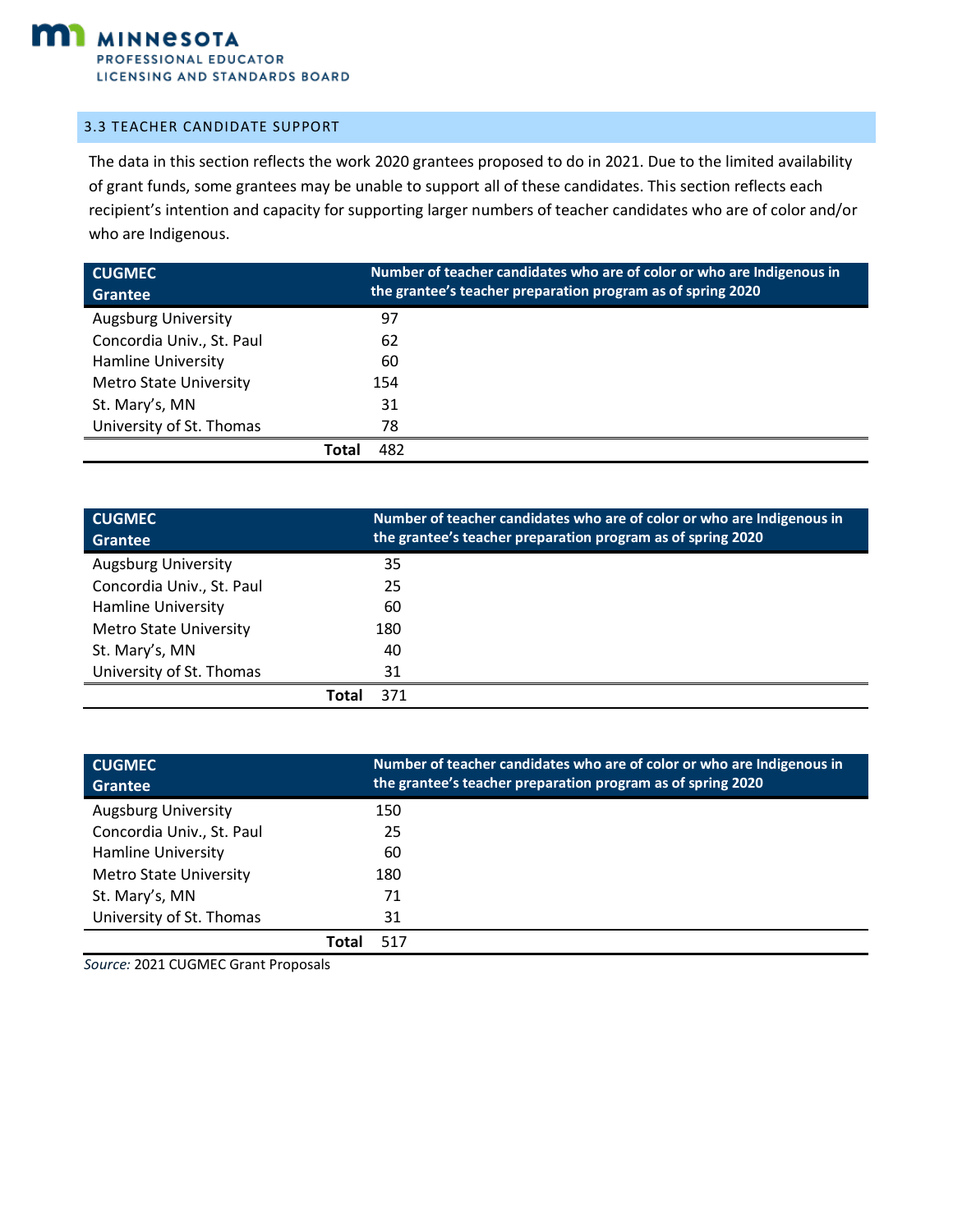

# <span id="page-14-0"></span>4. PROGRESS MONITORING & OUTCOMES

#### <span id="page-14-1"></span>4.1 OVERVIEW AND STATEWIDE PATTERNS

While all grant-funded programs meet the statutory requirement of working to increase the number of teacher candidates of color or who are Indigenous and meet the requirements for a Tier 3 license, the methods used by grantees vary. As such, in addition to the outcomes measured in Section 3, grantees are asked to develop their own indicators of the success and effectiveness of the funded program. Additionally, grantees were asked to measure and evaluate the success and effectiveness of each of the goals, activities, and outcomes funded by the grant. The following subsections report each grantee's self-designed progress monitoring methods, as well as their reported outcomes.

Many of the grantees noted that their initial goals were impacted by COVID-19-related closures. For example, the limited availability of testing dates/centers has prevented candidates from completing licensure exam requirements. Likewise, campus closures resulted in fewer test preparation sessions and recruitment events. Despite these challenges, grantees report significant progress toward their goals.

#### <span id="page-14-2"></span>4.2 AUGSBURG UNIVERSITY

**Reported Means of Progress Monitoring:** Augsburg's primary measure is the number of students who complete the program and accept positions in Minnesota schools. When applying for grant funding, Augsburg anticipated that 12 of 28 EAST Scholars (all of whom are of East African origin) would obtain their teaching license by May, 2021. They also anticipated that 16 candidates would continue to be enrolled in coursework or student teaching. They set a retention rate goal of 92%. In addition to these methods, Augsburg tracks course completion, GPA, and tuition spending. Finally, Augsburg monitors registration for test preparation sessions, as well as pass-fail rates.

- Augsburg admitted 16 new candidates to the EAST program in the spring and summer of 2019. 2 new scholars dropped out due to CUGMEC budget cuts.
- Augsburg provided scholarships to 26 students during fall 2019 and spring 2020.
- 93% of EAST program teacher candidates successfully completed their course work and plan to continue with the program in fall 2020. Additionally, the program recruited a former candidate to return in fall 2020.
- The NES scores of 2019-2020 academic year are as follows:

| <b>NES Exam</b> | Passed | <b>Not Passed</b> |
|-----------------|--------|-------------------|
| <b>Math</b>     | 18     | 10                |
| <b>Reading</b>  | 20     | 8                 |
| <b>Writing</b>  | 17     | 11                |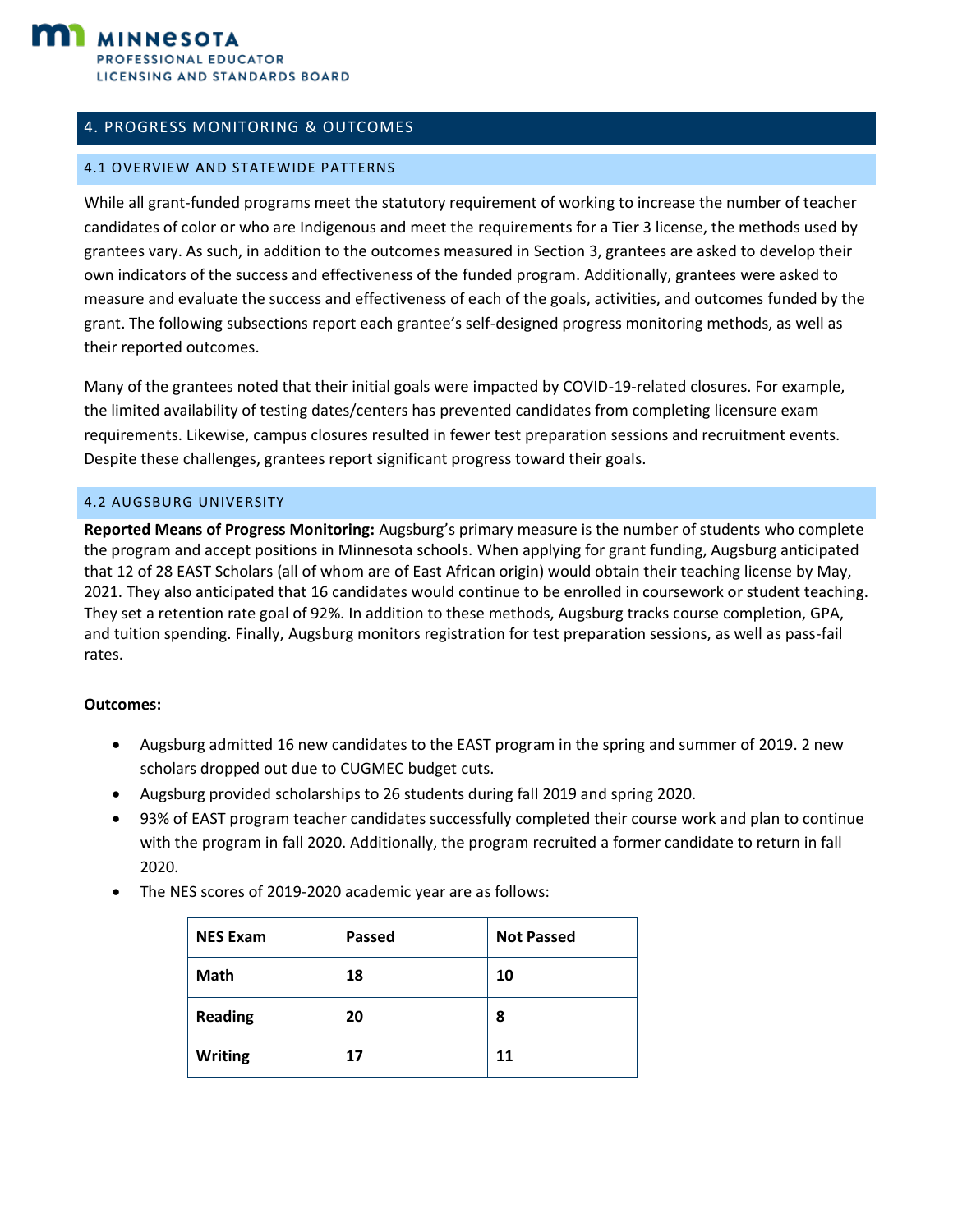

#### <span id="page-15-0"></span>4.3 CONCORDIA UNIVERSITY, SAINT PAUL

**Reported Means of Progress Monitoring:** Concordia University, St. Paul measures candidate attendance at the weekly SEAT Seminar and training sessions. Additionally, the university uses data from several surveys and evaluation forms. These forms include a final evaluation form for clinical experiences, the Transition to Teaching Survey (one year out), and the Supervisor Survey (one year out). Finally, the Vice President for Finance tracks financial data such as number of scholarships.

#### **Outcomes:**

- During the 2019-2020 academic year, SEAT students averaged attending 90% of the SEAT Seminar Friday evening sessions. These times together, in addition to building community and support for each other, included training on passing the Minnesota Teacher Licensure Examinations (MTLEs) in Math and Writing taught by Math Professor, Athena Novak and English Professor, Matthew Ryan. During the COVID-19 pandemic, Ryan taught online. Attendance was gathered weekly by Nao Thao.
- There was one SEAT teacher candidate in a practicum and they completed the experience successfully.
- Two other teacher candidates successfully completed student teaching.
- Due to the pandemic, candidates were unable to complete all the required testing for licensure so both were granted variances by PELSB and are now applying for one-year conditional licenses.
- The Transition to Teaching and Supervisor surveys will be completed in 2020-2021 if both candidates are teaching at that time.
- Recruitment for fall 2020 has continued and there are 5 new teacher candidates of color who plan to join the SEAT Program.

#### <span id="page-15-1"></span>4.4 HAMLINE UNIVERSITY

**Reported Means of Progress Monitoring:** The Center for Excellence in Urban Teaching at Hamline University measures progress through quantitative data, such as completion and licensure rates, as well as qualitative data, such as surveys and reflection logs.

- Hamline awarded 60 scholarships to teacher candidates of color and Indigenous teacher candidates during the 2019-2020 academic year.
- Over the past 2 years, approximately 40 teacher candidates at Hamline who are of color or who are Indigenous were licensed. Hamline has an 83% licensure rate for these candidates.
- Of the 2020 program completers, 32 are working in their licensure field in Minnesota.
- Survey data shows that candidates would like more networking opportunities and increased mentoring. Graduate students express feeling isolated and suggest more mentoring, stronger advising, and increased scholarship aid.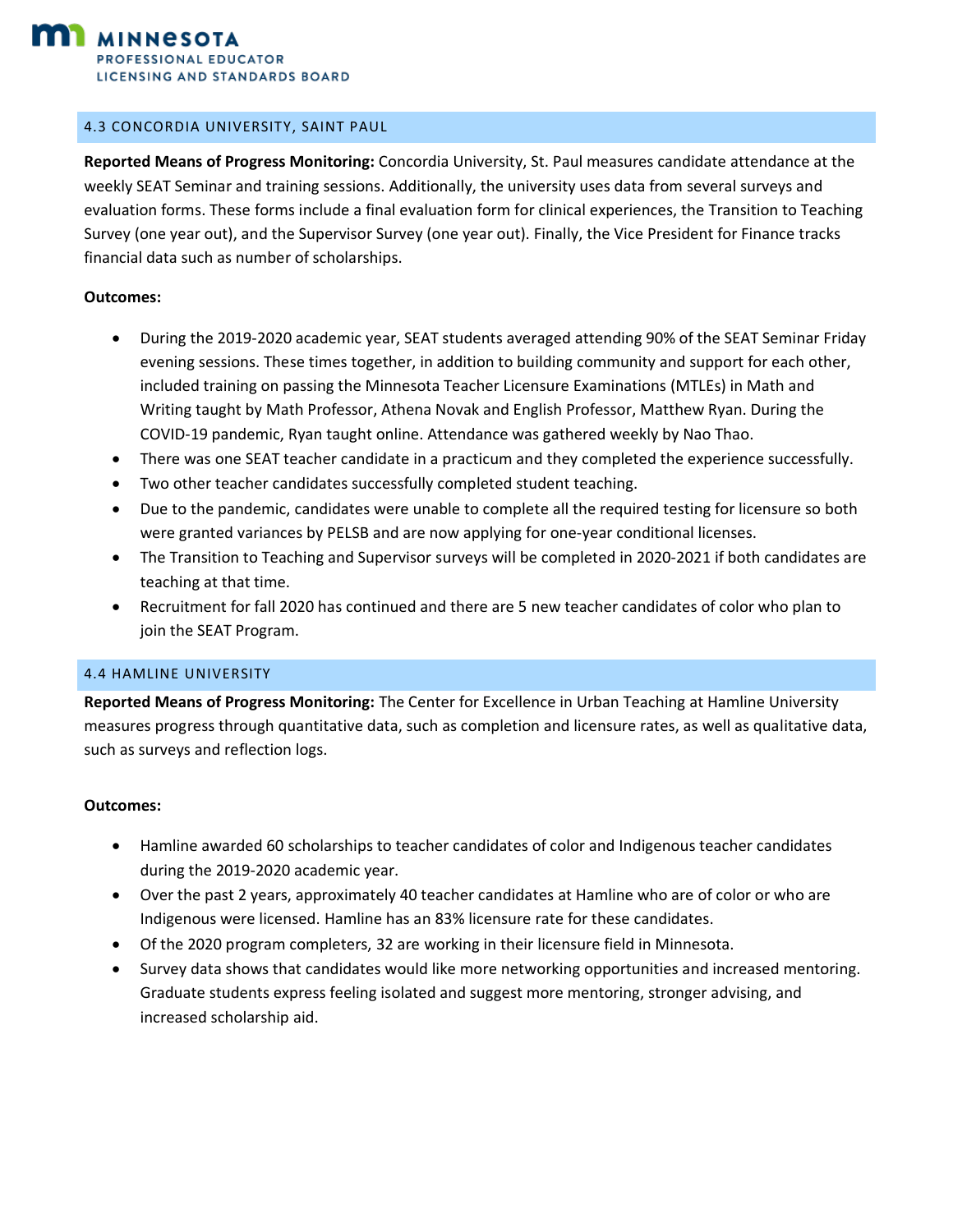

#### <span id="page-16-0"></span>4.5 METROPOLITAN STATE UNIVERSITY

**Reported Means of Progress Monitoring:** The School of Urban Education at Metropolitan State University measures progress based on the number of teacher candidates of color who are recruited, admitted, and enrolled in a licensure program. The grantee also measures program completion, licensure, and employment rates. Qualitative data is also collected via surveys to improve program offerings.

#### **Outcomes:**

- During the 2019-2020 academic year, Metropolitan State University awarded scholarships to 198 teacher candidates of color and Indigenous teacher candidates.
- Because of the grant, the number of candidates who are of color or Indigenous slightly increased from 195 in 2019 to 203 in 2020, accounting for about 4% increase.
- During the academic year, there were 203 candidates of color and/or Indigenous candidates taking the required coursework ranging from content and methods classes to student teaching. These candidates represent 58% of all candidates admitted and enrolled in the School of Urban Education.
- During spring 2020, 18 teacher candidates who are of color and/or Indigenous who did not receive the Minnesota Teacher Candidate Grant or other scholarships were awarded tuition scholarships for all student teaching credits.
- Of the 62 teacher candidates who successfully completed their program in fiscal year 2020, 34 (55%) were people of color and/or Indigenous.

#### <span id="page-16-1"></span>4.6 SAINT MARY'S UNIVERSITY MINNESOTA

**Reported Means of Progress Monitoring:** St. Mary's University of Minnesota measures progress through quantitative data, such as the lntercultural Development Inventory pre and post assessment results, MTLE test pass rate comparison, licensure and graduation completion data, edTPA teaching portfolio scores, and internal surveys. Surveys also provide qualitative feedback on which program aspects candidates value and why.

- The first cohort of candidates completed their teacher pathway program at Saint Mary's in spring 2020.
- 100% of the teacher candidates of color awarded CUGMEC grant scholarships are on track to complete both licensure and a master's degree.
- 67% percent of the cohort is graduating on time in July 2020. These candidates all have either submitted or are in the process of submitting their licensure applications. The remaining 33% of the cohort have delayed graduation by one semester and will complete student teaching and graduating in fall 2020.
- At the time of reporting, the edTPA pass rate is 50%. This is due to the fact that just two edTPA scores have been received. One candidate passed all task cut scores with a score of 51 and the other candidate did not attain the Minnesota cut score.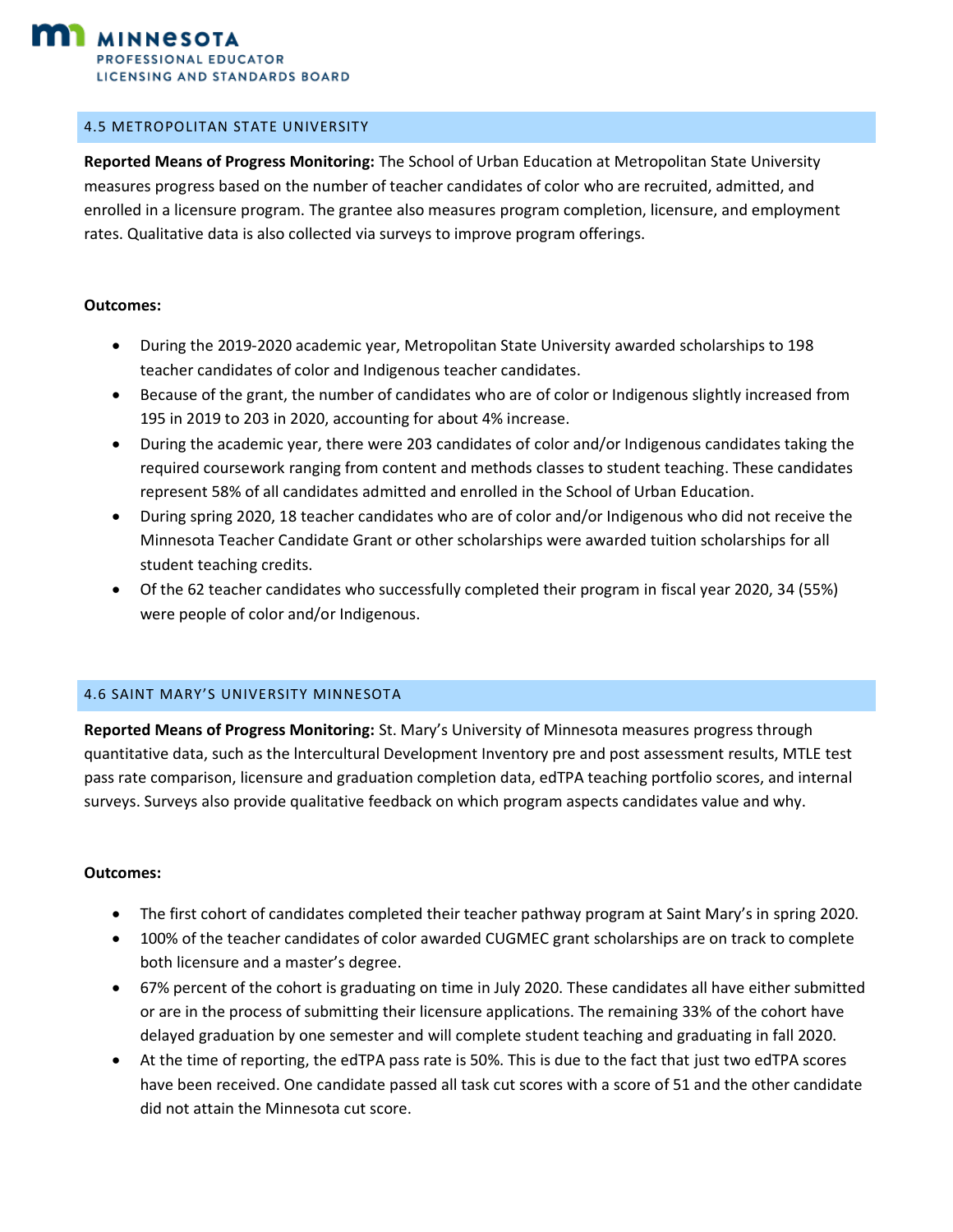*PROFESSIONAL EDUCATOR* LICENSING AND STANDARDS BOARD

**MINNESOTA** 

- An internal survey showed that 75% of students felt the intensive cohort model was significantly more engaging than their previous undergraduate experiences, and 25% reported it slightly more engaging. Specific reasons were attributed to the intensive everyday coursework, moving at a brisk pace, and the need to be fully engaged to complete the coursework.
- In terms of content mastery, 25% reported a similar level of mastery to previous coursework, while 75% reported significantly higher level of mastery of standards. Reasons identified for this were significant time spent with faculty in classes, intensive nature helped to commit information to memory, students were committed, and the intimate class size contributed to absorbing course material.
- Regarding overall qualitative data analysis, data has been collected and transcribed and is currently being analyzed. Preliminary results indicate the following themes emerging: (1) intensive cohort model was beneficial, (2) "Teacher Pathway participant" became part of their identity, (3) value of hands-on community-based practicum, (4) grant funds and employment opportunities helped to reduce financial barriers.

#### <span id="page-17-0"></span>4.7 THE UNIVERSITY OF SAINT THOMAS

**Reported Means of Progress Monitoring:** The University of St. Thomas monitors progress toward goals through interest surveys, application data, and admission data that measures the effectiveness of our recruitment strategies, activities, and practices. Upon enrollment, student academic progress is tracked on a per term basis supported by faculty and staff advising when necessary. A student satisfaction survey is administered at three check points in each academic year to allow for continuous improvement. The CUGMEC program uses Qualtrics surveys, teacher disposition check-ins, and focus groups to evaluate culturally responsive mindsets and attitudes as teacher candidates move through the licensure program. Additionally, attendance at Dean's Forums and related diversity, equity, and inclusion events is tracked through required sign-ins. The quantitative data on enrollment, academic progress, and eligibility for Tier 3 licensure will be gathered using the university's student data systems and MTLE/NES exam results.

- Using the CUGMEC interest survey, the University of St. Thomas recruited 90 potential candidates based on the grant award, which was finalized in fall 2020.
- The university offered twelve scholarships to teacher candidates who are of color and/or Indigenous for the spring/summer of 2020.
- One additional scholarship was offered and accepted for the summer/fall of 2020.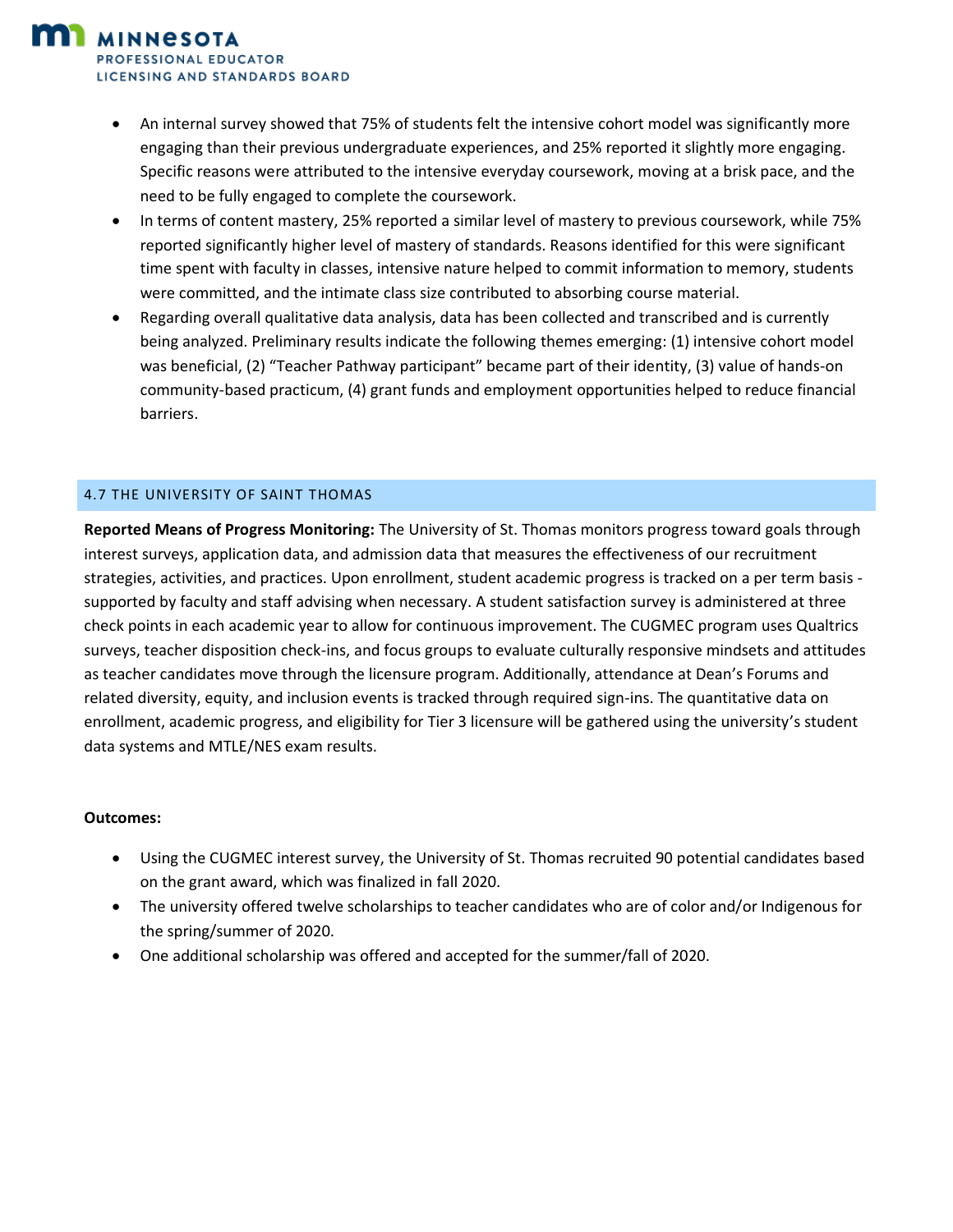

## <span id="page-18-0"></span>5. BEYOND THE NUMBERS: SITE VISITS & PROGRAM NARRATIVES

#### <span id="page-18-1"></span>5.1 OVERVIEW OF GRANT PROGRAM ACTIVITIES

As a part of the 2020 CUGMEC grant program, grantees participated in two cohort meetings designed to help grantees share effective practices, as well as inform public stakeholders of the work being done by grantees. The first cohort meeting was held December 2, 2019. At this meeting, grantees discussed the history of their work to help recruit and prepare teacher candidates of color and Indigenous teacher candidates, as well as ways to support these candidates through the licensure and induction process. In addition to sharing strategies, grantees discussed the need for a way to foster and track more collaborative work across institutions.

On February 13, 2020, the cohort was invited to present to PELSB's Subcommittee to Increase Teachers of Color and Indigenous Teachers. Members of the public were invited to ask grantees questions about their efforts to recruit, prepare, induct, and retain teachers of color and Indigenous teachers. This meeting highlighted the multitude of strategies grantees are using to diversify the profession beyond the work funded by this grant.

PELSB recognizes that the support funded by the CUGMEC Grant is just one piece of the puzzle. To get a better sense of the work being done by grantee institutions, PELSB staff conducted site visits in the spring of 2020. These visits provided much needed context to the quantitative data reported by grantees.

#### <span id="page-18-2"></span>5.2 AUGSBURG UNIVERSITY

The Augsburg East African Student to Teacher (EAST) program is specifically designed to provide support (financial and otherwise) to teacher candidates of East African descent. Teacher candidates in the program have pursued diverse licensure fields, including English as a second language, special education, math, and science. EAST scholars include undergraduate students as well as graduate students. While candidates do not necessarily take the same courses, they participate in regular cohort meetings designed to foster community and provide academic and cultural support. PELSB staff were invited to one of these meetings for the site visit and had the opportunity to meet with teacher candidates and alumni.

In addition to observing on of the cohort gatherings, the Augsburg site visit provided an opportunity to hear from current teacher candidates and early career teachers of color. Specifically, candidates and alumni shared the challenges teachers of color face in Minnesota, such as being tokenized and having one's authority questioned. Despite these challenges, candidates and alumni shared their desire to bridge the gap between the increasing number of students of color and teachers of color. To do so, however, they emphasized the need for mentorship, affinity groups, and respectful teaching environments. The presence of these elements in the EAST program is a key reason they persist in the program.

Teacher candidates and alumni of the EAST program also shared the vital role program manager, Hana Salad, plays. Hana supports candidates from recruitment to induction (and in many cases long after induction). This support ranges from the formal organization of tutoring and test preparation, to the informal work of offering encouragement or answering questions via text message. The fact that Hana shares East African heritage with teacher candidates in the program means that she can often relate to and support these candidates in unique ways.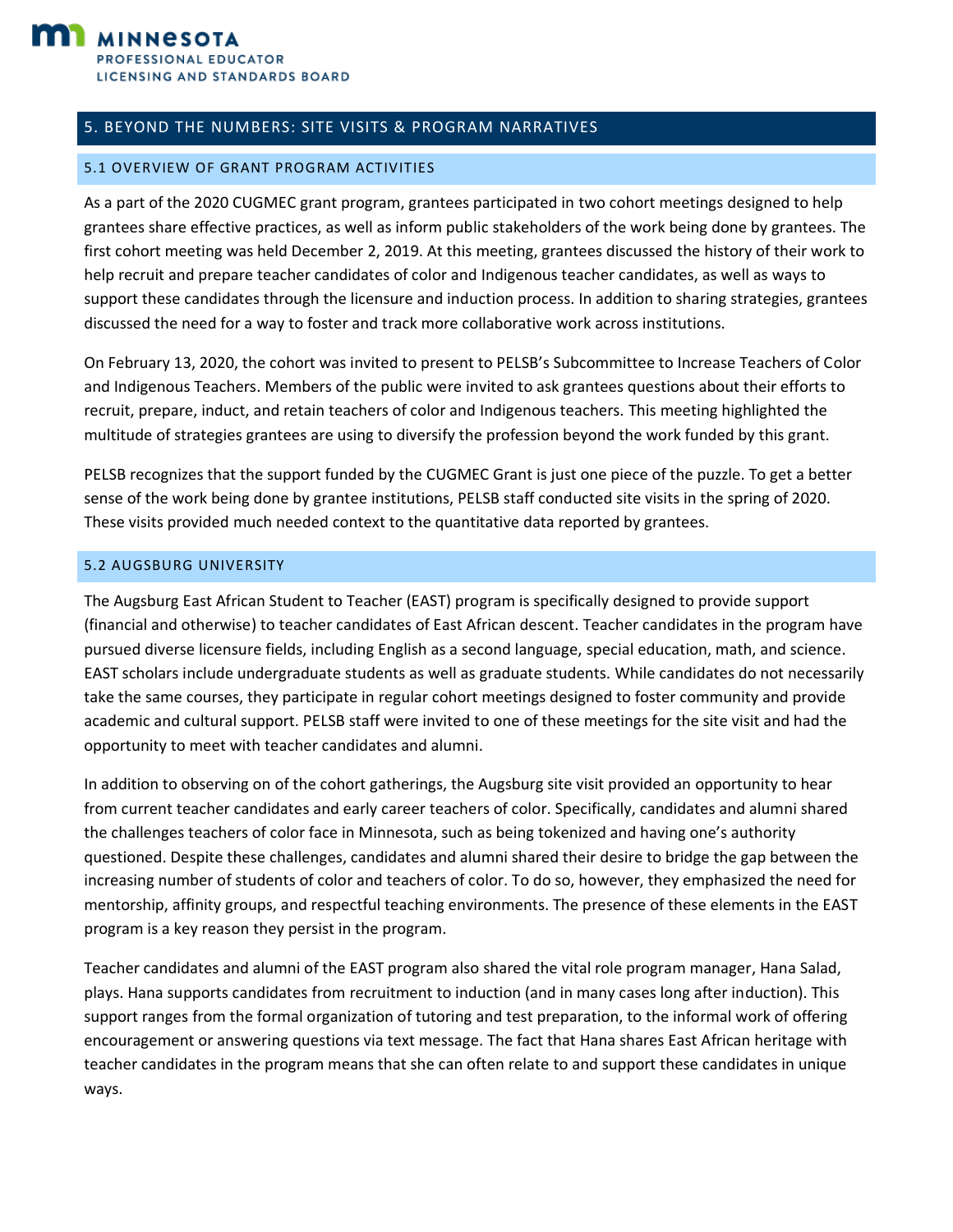

#### <span id="page-19-0"></span>5.3 CONCORDIA UNIVERSITY, SAINT PAUL

The Southeast Asian Teacher Licensure (SEAT) program at Concordia, St. Paul has historically served teacher candidates of Southeast Asian descent. Today, while the majority of candidates are Southeast Asian, the program includes teacher candidates of color from a number of ethnic backgrounds. SEAT has existed for over twenty years and provides direct financial support to teacher candidates of color in undergraduate and graduate licensure programs ranging from elementary education to English as a second language. Additionally, the program supports candidates through tutoring, test preparation, and cohort meetings.

Cohort meetings serve multiple purposes, fostering community and cultural understanding, as well as providing test preparation. PELSB staff observed one of these meetings during the spring site visit. Teacher candidates shared a meal while presenting an item representative of their cultural identity to their peers. This exchange highlighted the shared experiences, as well as the nuanced differences, between enrolled candidates. The second half of the meeting was a participatory test preparation session. These sessions, which last the course of a semester, help candidates prepare for the basic skills exam.

One of SEAT's strengths is its connection to local communities. Through summer programs that serve Southeast Asian youth, for example, SEAT recruits potential candidates. Likewise, the program has adapted over the years to respond to community feedback. For instance, most classes are in the evening due to the fact that the majority of SEAT candidates are working full-time. Many of SEAT's teacher candidates are paraprofessionals with years of classroom experience. Adapting to their needs to create a pathway for these teacher candidates is one of the notable ways SEAT is working to increase teacher diversity.

#### <span id="page-19-1"></span>5.4 HAMLINE UNIVERSITY

Hamline University supports teacher candidates of color and Indigenous teacher candidates in undergraduate and graduate teacher licensure programs at the Education Center for Excellence in Urban Teaching (CEUT). Historically, CEUT has used grant funding to support teacher candidates of color through scholarships, tutoring, test preparation, and a robust mentorship program. This past fiscal year, grant funds helped provide direct support in the form of scholarships to candidates. In addition to this financial support, Hamline supports candidates by providing mentorship and flexible class hours to accommodate working professionals.

Mentorship and retention are key focus areas for Hamline when it comes to increasing the number of teachers of color and Indigenous teachers in Minnesota. The university instituted the Urban Educator Leadership Fellows Program in 2018, which supports a cohort through monthly meetings, mentorship, and professional development. The program is designed to foster teacher leadership early on, as well as instill the skills necessary to persist in the profession and increase student achievement.

In addition to the focus on training candidates of color for long-lasting careers in the profession, Hamline is strategic in its recruitment of candidates of color through community outreach. For instance, a partnership with Mounds View Public Schools and outreach events in the Rondo neighborhood are a couple of the ways the university seeks out new teacher candidates for the program.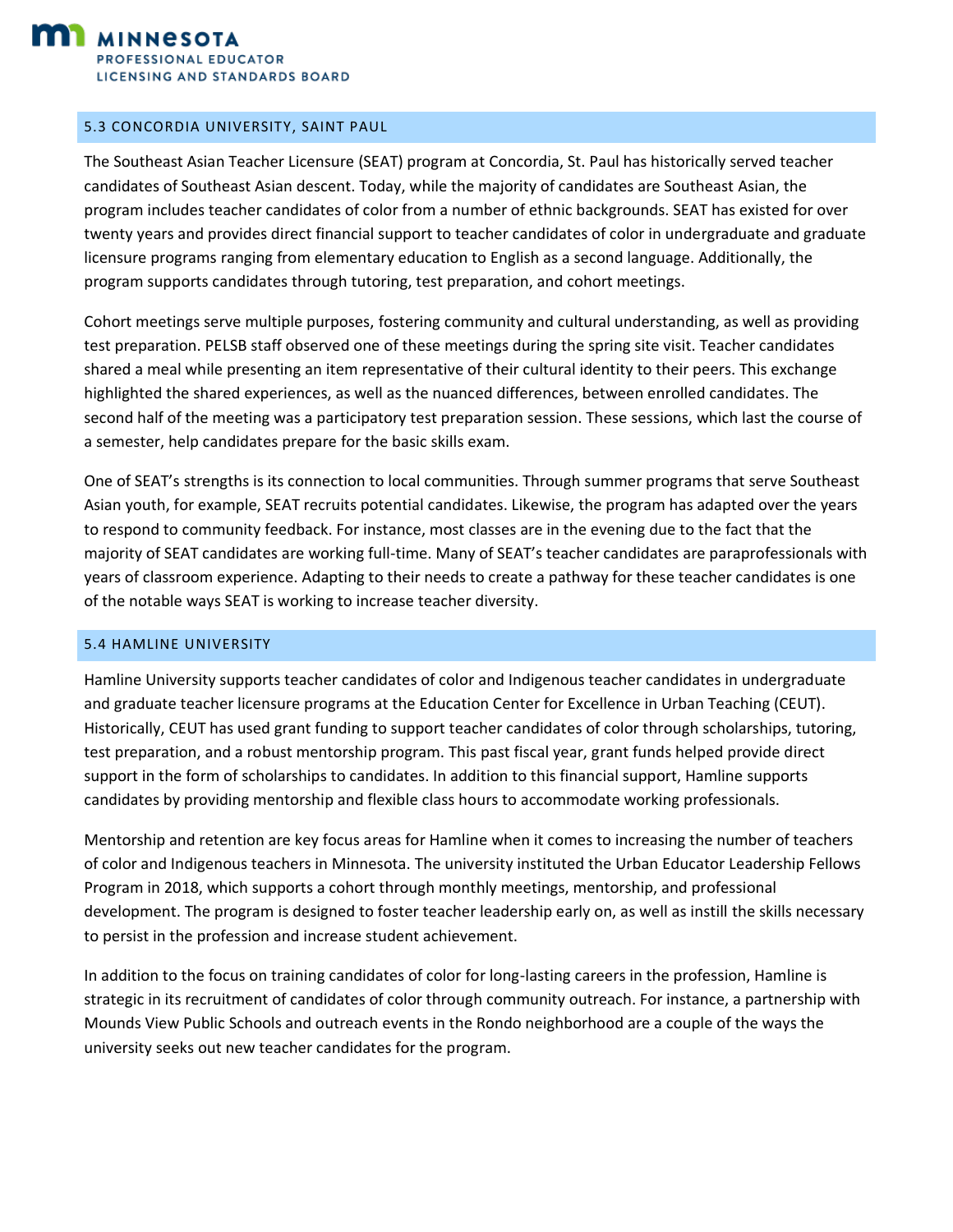

#### <span id="page-20-0"></span>5.5 METROPOLITAN STATE UNIVERSITY

The School of Urban Education at Metropolitan State University is unique among grantees in that it was created in 2001 with a legislative mandate to meet the needs of the metro area and ensure at least 50% of enrolled candidates are people of color or Indigenous people. Currently, the School of Urban Education offers undergraduate and graduate licensure programs in programs ranging from early childhood education and English as a second language, to special education and secondary math. 52% of enrolled teacher candidates are people of color and/or Indigenous people.

Metro State's licensure programs are designed to remove some of the historical barriers to licensure, such as being unable to work while enrolled in postsecondary school. Many candidates work full-time, so classes take place in the evenings. With grant funding, Metro was able to further support these candidates through scholarships and student teaching stipends, thus removing two key economic barriers to licensure.

At the site visit, PELSB staff heard from faculty members about the key ways the program is designed to support teacher candidates of color and Indigenous teachers. Faculty members emphasize the skills needed to confront and address things like systemic racism and unwelcoming school communities. Preparing candidates for these realities, rather than avoiding them, is one of the ways the program works toward greater retention.

#### <span id="page-20-1"></span>5.6 SAINT MARY'S UNIVERSITY MINNESOTA

Through grant funding and a partnership with the Sanneh Foundation's Dreamline coaching program, Saint Mary's University of Minnesota created a new licensure pathway program focused on English as a second language. The partnership involves recruiting teacher candidates who are currently working as educators and have demonstrated a strong interest in the teaching profession. Dreamline Coaches attend summer intensive courses and during the school year the coaches/candidates work Monday through Thursday and attend licensure classes every other Friday. A year-long program of half-day clinical experiences provides necessary flexibility as well. Overall, this pathway was designed to meet the needs of working paraprofessionals and other educators looking to obtain teacher licensure.

Because over 70% of Dreamline Coaches identify as people of color, this partnership strengthened St. Mary's outreach and preparation of teacher candidates of color and Indigenous teacher candidates. With CUGMEC funding, St. Mary's was able to provide these teacher candidates with direct financial support. Additionally, the partnership with Dreamline ensures that candidates continue to earn a salary while working toward licensure. Together, these economic supports remove a major barrier to teacher licensure for teacher candidates of color and Indigenous teachers.

At the site visit, PELSB staff heard from faculty and a current teacher candidate about how the program prioritizes and meets the needs of working professionals looking to join the teaching profession. From faculty assignments to course schedules, the education programs at St. Mary's are designed around candidate needs. Additionally, the curriculum itself emphasizes culturally responsive pedagogy and the specific experiences candidates bring to the program.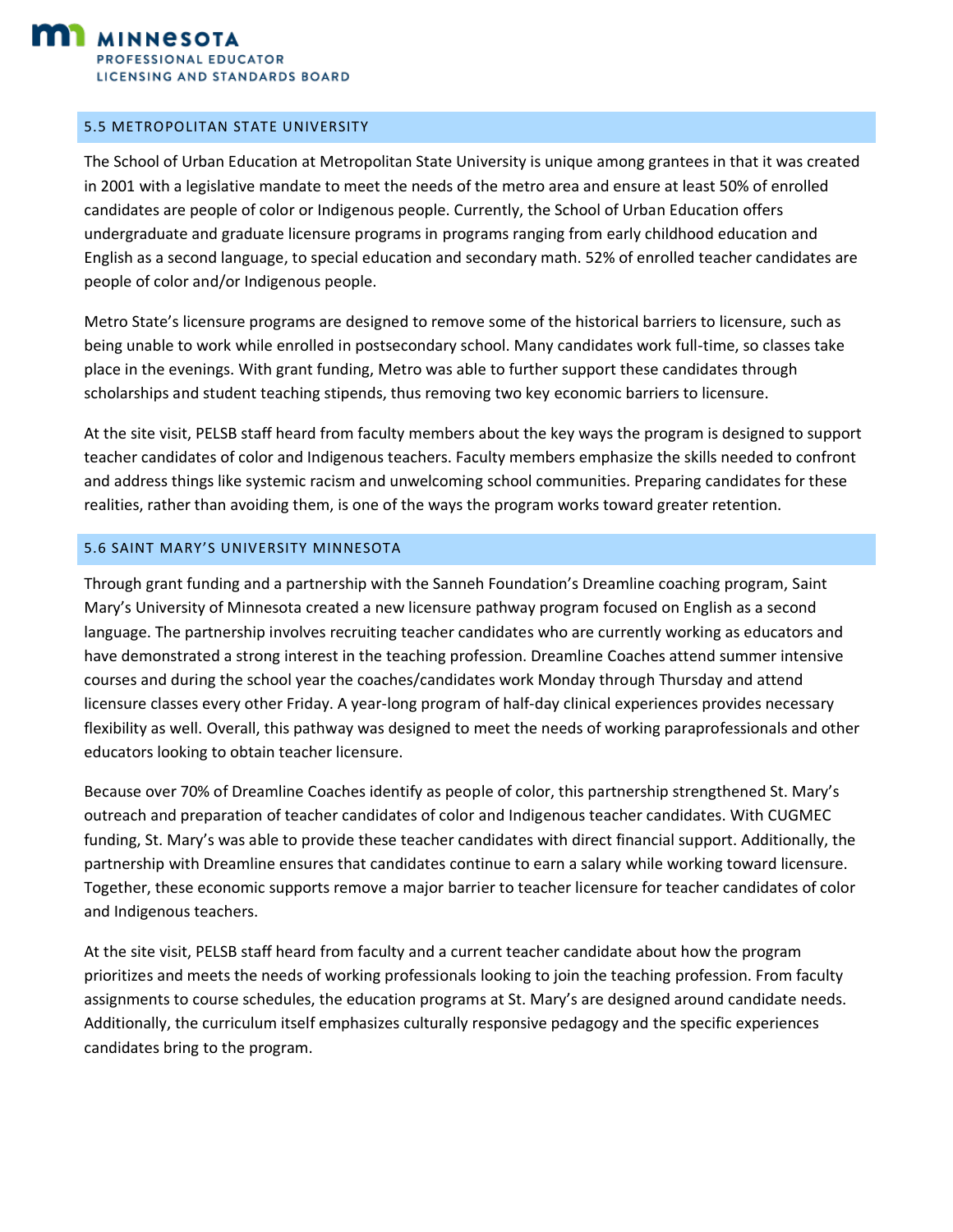

#### <span id="page-21-0"></span>5.7 THE UNIVERSITY OF SAINT THOMAS

Historically, the University of St. Thomas has used CUE/CUGMEC funding to support a cohort of teacher candidates of color seeking initial licensure. Today, St. Thomas continues this work, but the institution has moved away from the strict cohort model of having all funded candidates take coursework together. Instead, teacher candidates of color and Indigenous teacher candidates in various undergraduate and graduate licensure programs are supported by CUGMEC through scholarship funds. St. Thomas actively recruits candidates of color to the school through regular community outreach and a systematic process for touching base with potential candidates at each point along the path from interest to enrollment. This front-end attention is a programmatic strength.

In addition to the direct financial support provided by CUGMEC, St. Thomas supports teacher candidates of color and Indigenous teacher candidates through tutoring, test preparation, affinity groups, and mentorship. The affinity groups and "navigating pairs" mentorship program are examples of initiatives the came directly from teacher candidate feedback. These programs foster community and cultural understanding. They also provide the social and cultural capital necessary for candidates and early career teachers of color to succeed in the teaching profession.

One of the most unique aspects of St. Thomas' work is an emphasis on residency programs. St. Thomas has partnered with Saint Paul Public Schools (SPPS) for several years to offer the Saint Paul Schools Urban Teacher Residency (SUTR) program. Because residents co-teach during the program, are paired with a mentor, receive a stipend, and receive hiring preference from SPPS, the program removes many of the obstacles to licensure for teacher candidates of color. At the site visit, PELSB staff had the opportunity to meet with SUTR residents. These teacher candidates, like many of their colleagues, are transitioning to teaching from other professions. As such, the ability to work while pursuing teacher licensure is a key incentive. Additionally, these candidates expressed the importance of gaining experience in a school district where they would likely work one day. Clinical experience in various schools and settings within the same district allows candidates to get a sense of the district culture and administrators. Candidates articulated that this was a way to understand where they would have the most potential to succeed. This aspect of SUTR contributes to local retention efforts and merits further research into the implications of residency programs for statewide retention.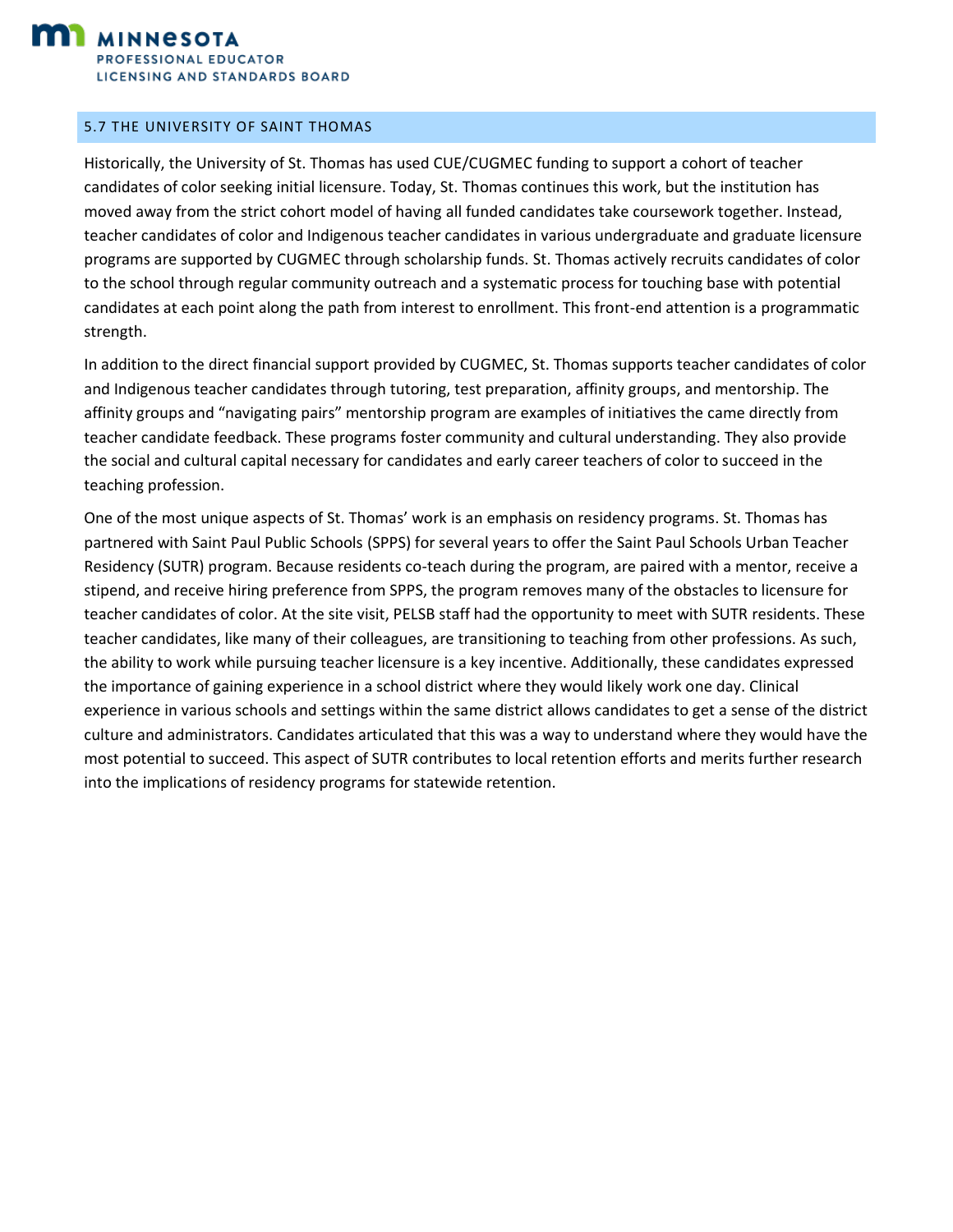

# <span id="page-22-0"></span>7. CONCLUSIONS & POLICY RECOMMENDATIONS

#### <span id="page-22-1"></span>7.1 STATE GOALS & EFFORTS

Legislation proposed in 2020, and supported by groups such as the Coalition to Increase Teachers of Color, seeks to establish a State goal of increasing the percentage of teachers of color and Indigenous teachers by 2 points per year with the long-term goal of having a teaching workforce that more closely reflects the State's increasingly diverse student population and ensuring all students have equitable access to effective and diverse teachers by 2040. While this legislation has not been passed, PELSB, the Minnesota Department of Education, and the Minnesota Office of Higher Education continue to partner on these issues. Recent events and stakeholder input highlight the ever increasing need implement effective strategies to increase teacher diversity. While PELSB has not conducted research, staff have been engaged in analysis and dialogue with researchers and educators across the country. The next section outlines a few preliminary recommendations.

#### <span id="page-22-2"></span>7.2 RESEARCH-BASED RECOMMENDATIONS

The literature on teacher diversity is vast and this report does not aim to synthesize all of the major studies conducted on the topic. However, the common themes present in this research are worth highlighting. Experts have identified barriers like the cost of teacher preparation and the design of standardized testing as barriers for teacher candidates of color trying to enter the profession.<sup>2</sup> More recently, researchers have emphasized the issue of retention as a key contributing factor to low percentages of teachers of color nationwide.<sup>3</sup>

Many of the reports published on this issue include federal, state, and local policy recommendations.<sup>4</sup> While not exhaustive, common policy recommendations are that the State should:

#### **Preparation**

- Provide generous scholarship support to teacher candidates. This support should be tied to the effectiveness of the preparation program and of the teacher candidate, especially those in five-year programs.
- Strengthen educational pathways between two-year and four-year educational institutions, given the number of students of color at two-year schools.
- Ensure teacher preparation providers are offering mentoring, support, and training in culturallyresponsive practices.
- Support alternative teacher preparation pathways.

<sup>3</sup> Achinstein, B., Ogawa, R. T., Sexton, D., & Freitas, C. (2010). "Retaining teachers of color," *Review of Educational Research*, 80(1), 71–107[. http://doi.org/10.3102/0034654309355994;](https://journals.sagepub.com/doi/10.3102/0034654309355994) Hanushek, E. A., Kain, J. F., & Rivkin, S. G. (2004). Why public schools lose teachers. *Journal of Human Resources*, 39(2), 326–354; Ingersoll, R., & May, H. (2011). *Recruitment, retention and the minority teacher shortage.*

American Progress; The Albert Shanker Institute, "The State of Teacher Diversity in American Education," 2015; The Learning Policy Institute, "Solving the Teacher Shortage," 2016.

<sup>2</sup> Goldhaber, D., & Hansen, M. (2010). Race, gender, and teacher testing: How informative a tool is teacher licensure testing? American Educational Research Journal, 47(1), 218–251; The Learning Policy Institute, "Solving the Teacher Shortage," 2016.

<sup>4</sup>Ahmad, F. Z., & Boser, U. (2014). America's leaky pipeline for teachers of color. Center for